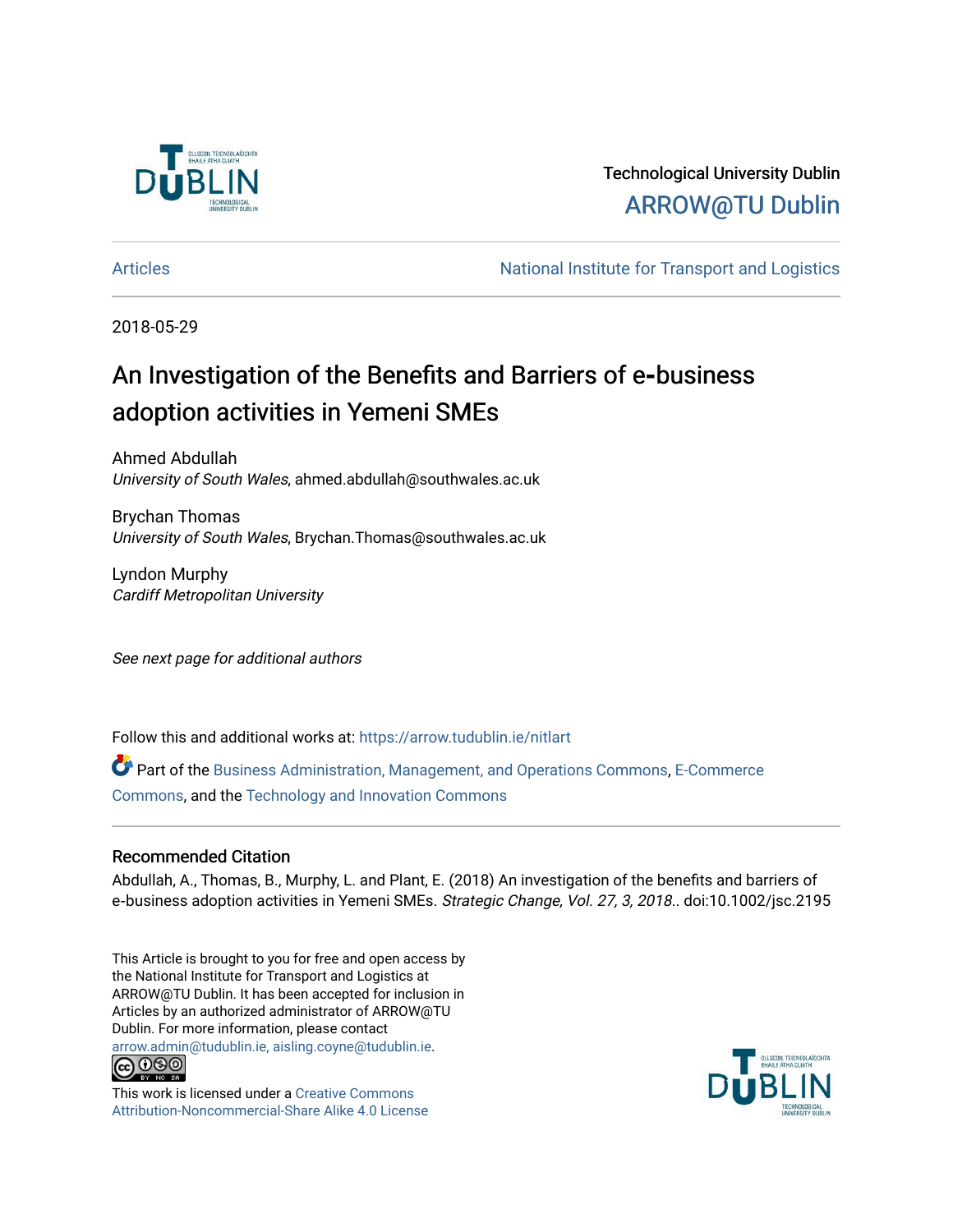# Authors

Ahmed Abdullah, Brychan Thomas, Lyndon Murphy, and Eoin Plant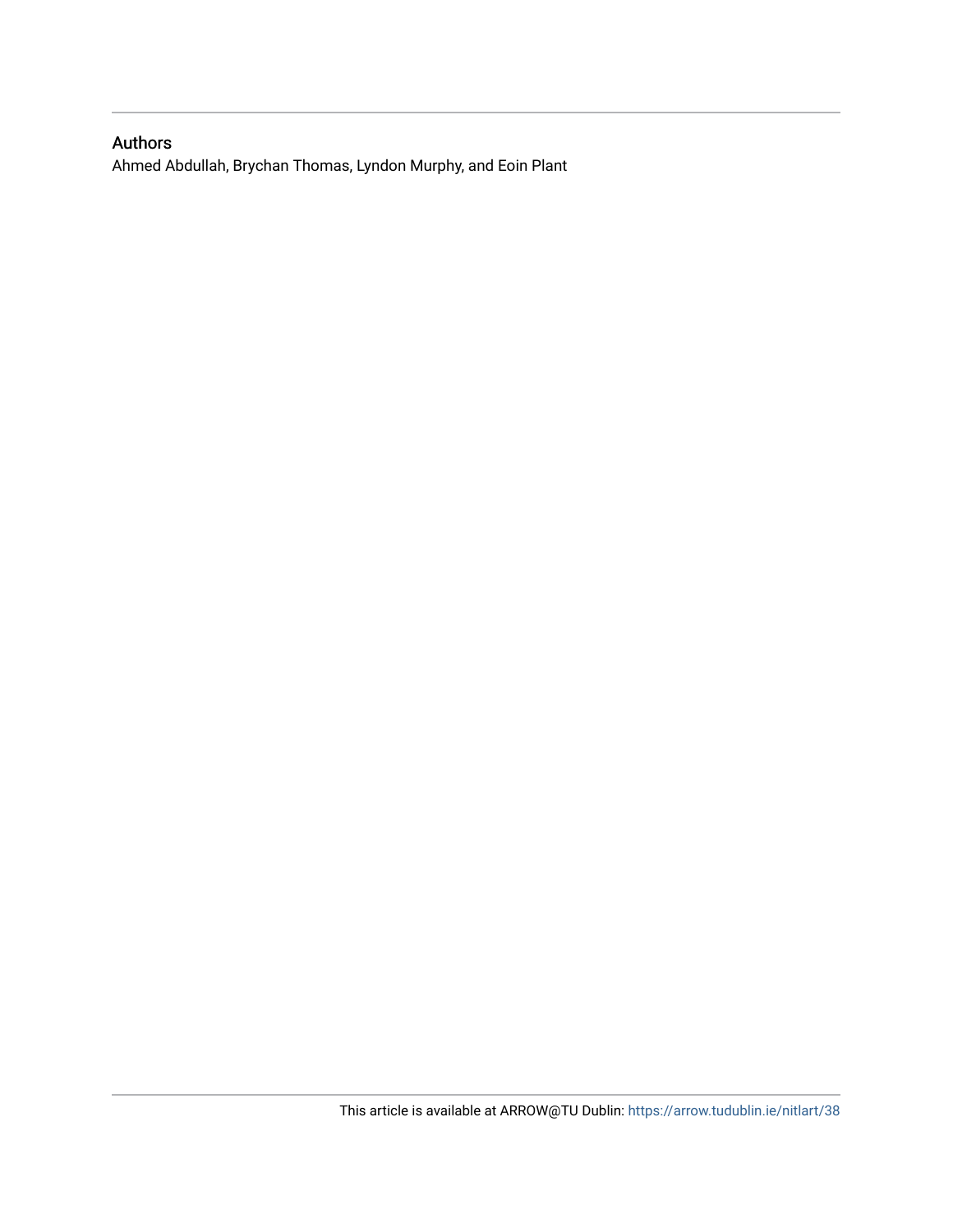# **An investigation of the benefits and barriers of e-business adoption activities in Yemeni SMEs**

Ahmed Abdullah $1$ Prof. Brychan Thomas<sup>2</sup> Dr Lyndon Murphy<sup>3</sup> Dr Eoin Plant<sup>4</sup>

The University of South Wales. NP20 2BP. UK The University of South Wales. CF37 1DL, UK. [Cardiff Metropolitan University.](file:///C:/Users/ac0359/AppData/Local/Microsoft/Windows/Temporary%20Internet%20Files/Content.Outlook/DVH12JKY/url) CF5 2YB,UK. Dublin Institute of Technology. D01 K822, Ireland.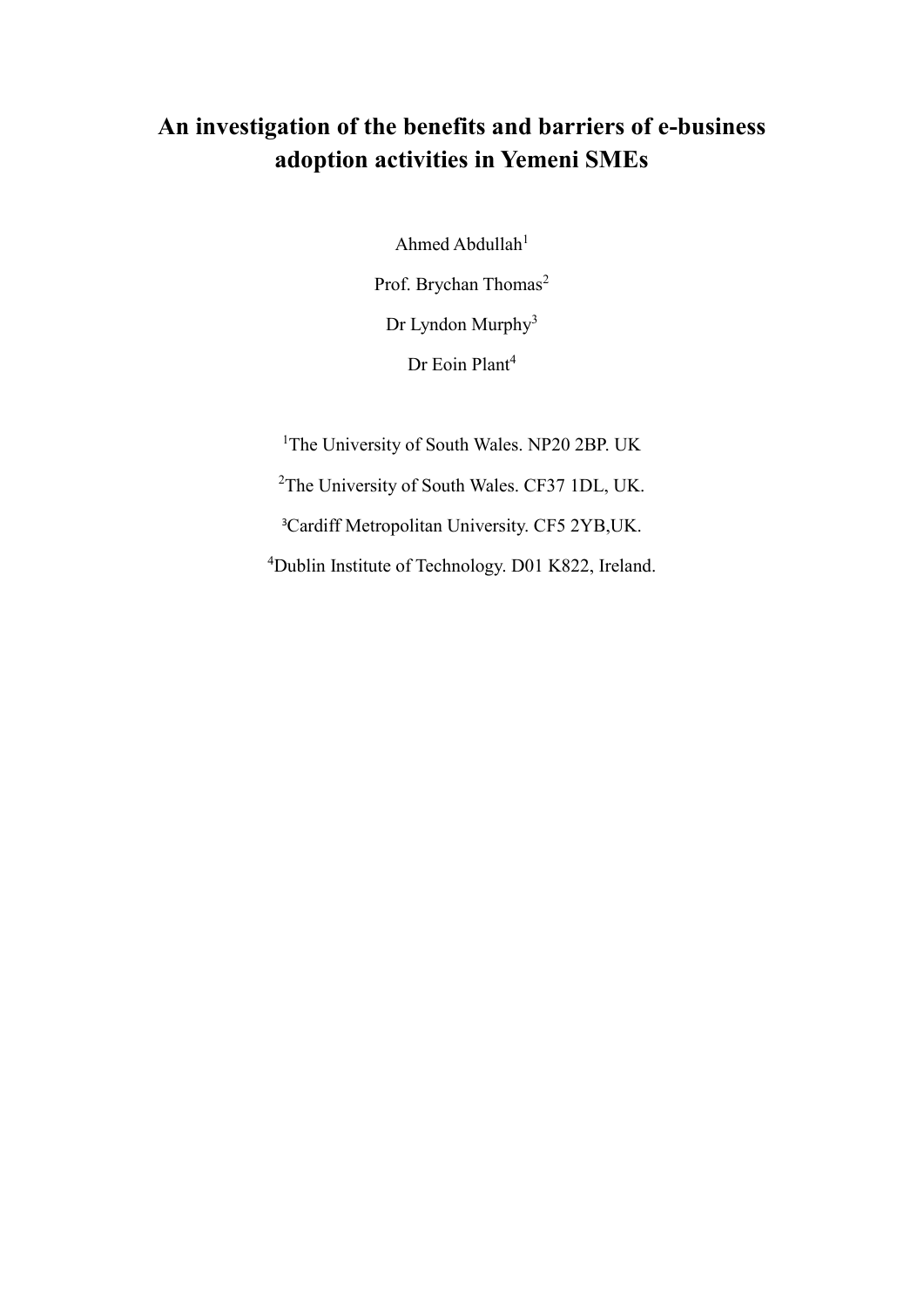#### **Abstract**

**Purpose** - This study aims to measure the e-business adoption activities in Yemeni small and mediumsized enterprises (SMEs) as well as investigate the benefit and barriers of using e-business in SMEs in developing countries such as Yemen.

**Design/methodology/approach** - the study employs a mixed method case approach. The paper integrates different methods in order to facilitate a deep understanding of the adoption level of ebusiness in SMEs in. Firstly, semi-structured interviews are conducted with SMEs' managers. Secondly, a questionnaire is used to generalise and verify the findings from stage 1 to the SME population. Four hypotheses are tested at 0.05 level significance. The collected data are analysed using the Statistical Package for the Social Sciences (SPSS) software. Independent-samples t-test is used to find the differences in the size and age of the SMEs as well as the significant relationship between the size and age of SMEs on the level of e-business adoption. Also, linear regression examines the relationship between the predictor variables on the level of e-business adoption. About 23.5% of SMEs have employees between 1 and 9, and 76.5% of SMEs have employees between 10 and 49; therefore the majority of them are medium sized firms. In addition, about 51% of the SMEs have been established for 10 years and below, and 49% are above10 years.

**Findings** - The results indicate that the Yemeni SMEs are at the early stages of e-business adoption. It also indicates there are a number of factors that deter Yemeni SMEs from the adoption of e-business. Factors such as the low level of technology usage within the organisation, lack of qualified staff to develop and implement and support websites, limited resources in terms of finance, computer software and hardware appear to have a detrimental effect on e-business adoption amongst Yemeni SMEs.

**Key words**: e-Business, e-commerce, measurement evolution model, SMEs, Yemen.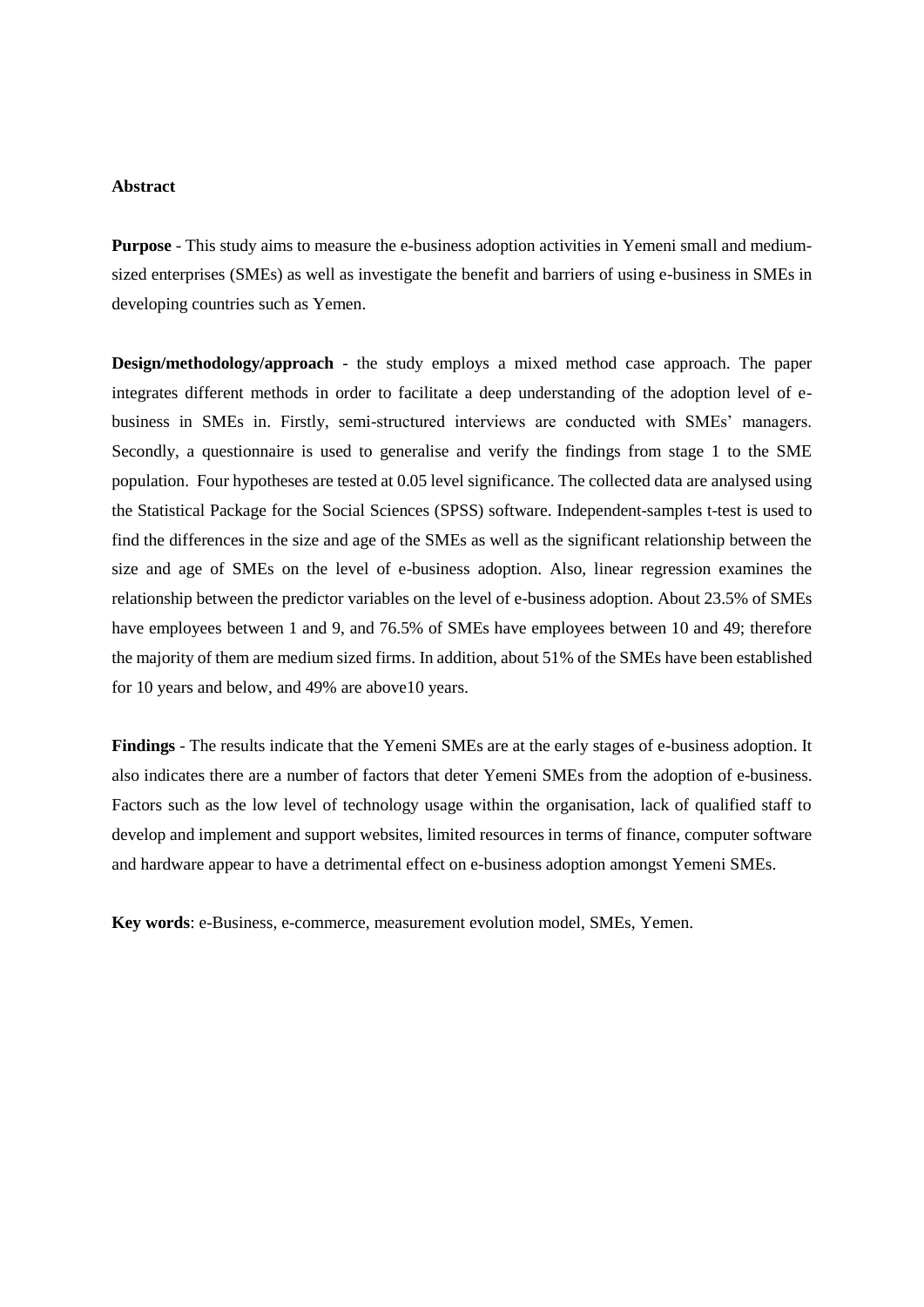#### **Introduction**

Increasingly, in developed and developing countries, small and medium-sized enterprises (SMEs) are becoming more important to national economies due to their strategic significance in developing different industrial sectors worldwide (Maad and Liedholm, 2008). Therefore, it may be argued that SMEs play a major role in an economy by significantly contributing to the enhancement of the countries' gross domestic product (GDP) and its labour force by creating more job opportunities and developing skilled labour. The integration of information and communication technology (ICT) has a strong effect within the organisation and individual with improved productivity, an increase in the number of customers has reduced the cost of products (Andam et al., 2003). However, one of the most important strategies that can effectively help SMEs to enhance their business performance is the utilisation of information and communication technology (ICT) (Tan et al., 2009). ICT can provide SMEs with several competitive advantages such as integrating supply chain partners, organizational functions and offering critical information at the right time (Sharma and Sheth, 2010).The worldwide economy is developing and e-business has increased and become an important component of business strategy and economic development (Al-Marti, 2008). Therefore, rapid development has been witnessed in the world within different aspects of life, especially the technological revolution such as e-business. For instance, there is widespread use of the internet in every aspect and phase of business (Al-Marti, 2008).

The Yemen e-commerce sector has witnessed rapid growth and has exceeded expectations, and become a new way of shopping compared with previous years (Almotamar, 2014). In the last year, the first electronic store website was established called (Warzan) and became arguably the best e-commerce site in the scope of e-commerce in Yemen. Although there are many individuals using Facebook pages to promote their products, those pages do not have sufficient confidence due to not being considered an entity and not officially registered compared to the Warzan company which is a registered company and has earned the confidence of consumer rights (Almotamar, 2014).

The study develops a measurement evolution model based on the e-adoption ladder model. The eadoption model used by a number of researches and this approach is a "step-by-step" process which starts with email communication then with basic website, ecommerce, e-business until the point of the transformed organization (Hoque, 2000; Willcocks and Sauer, 2000; Parish et al. 2002; Jones et al. 2003; Vosloo, 2003; Teo and Pian, 2004). The developed model is extended to the e-adoption ladder model which included new factors (Social media, Cloud Services and Mobile Application). Those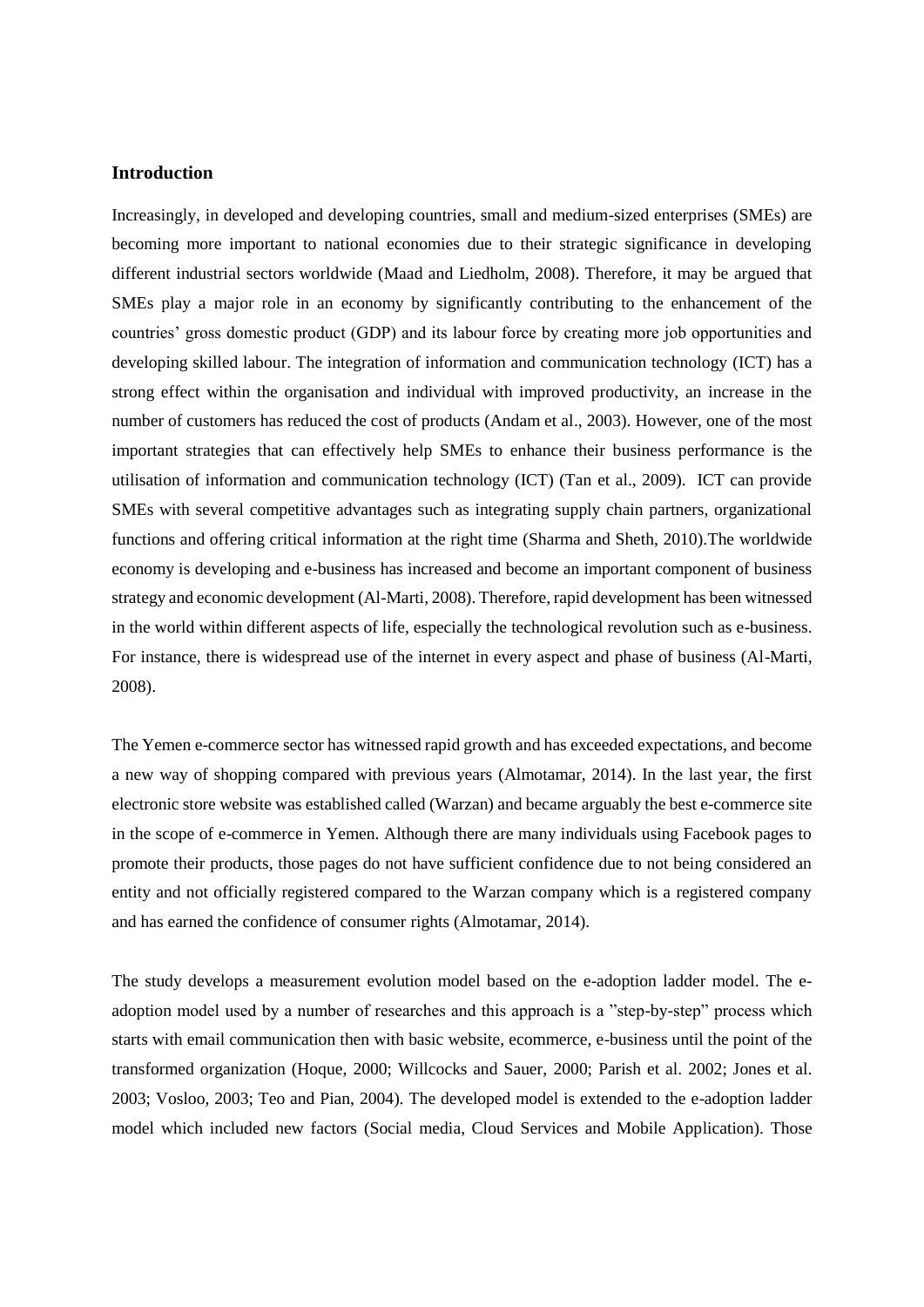added factors were gathered from the evolution of the technology which SMEs should adopt through adopting e-business.

Despite several studies related to e-business adoption , the majority of these studies focused on comparatively well developed countries such as Wales (Thomas and Simmons, 2010); South Africa (Cloete et al., 2002); New Zealand (Al-Qirim, 2007), parts of Asia (Sharma and Sheth, 2004), and the United Kingdom (Simpson and Docherty, 2004). However, few studies have concentrated on the adoption of e-business in a developing economy (Li et al., 2010). Furthermore, empirical studies into e-business adoption in SMEs have remained rare in developing countries. This is especially the case in Middle East countries. In addition, most previous studies focused on a broad and generic view of ebusiness adoption in SMEs' (Aladwani, 2003, Zolait et al., 2010, Al-Marti, 2008, Almotamar, 2014). This study conducted in a cross-country context; considered SMEs' adoption of e-business from the perspective of the level of adoption.

The adoption of ICT and e-business offer organisations more efficient resource management as well as making firms' communication faster (OECD, 2004). Moreover there are barriers for SMEs adopting ebusiness such as cost, size and skilled labour (Middleton, 2011). This study focuses on SMEs and the fields of manufactory, services and retail. To the knowledge of the authors there is no similar study that has used adoption ladder models to measure e-business activities in Yemen. In addition, studies on ebusiness adoption remain rare and no studies have focused on SMEs' e-business adoption. Therefore, this research needs to be carried out.

This study's main aims are to measure e-business adoption activities in Yemeni SMEs as well as investigate the benefit and barriers of using e-business in SMEs in developing countries such as Yemen. The study aims to answer the following research questions:

- To what extent are SMEs engaging in e-business?
- What deters Yemeni SMEs from adopting e-business?
- What are the benefits of e-business adoption?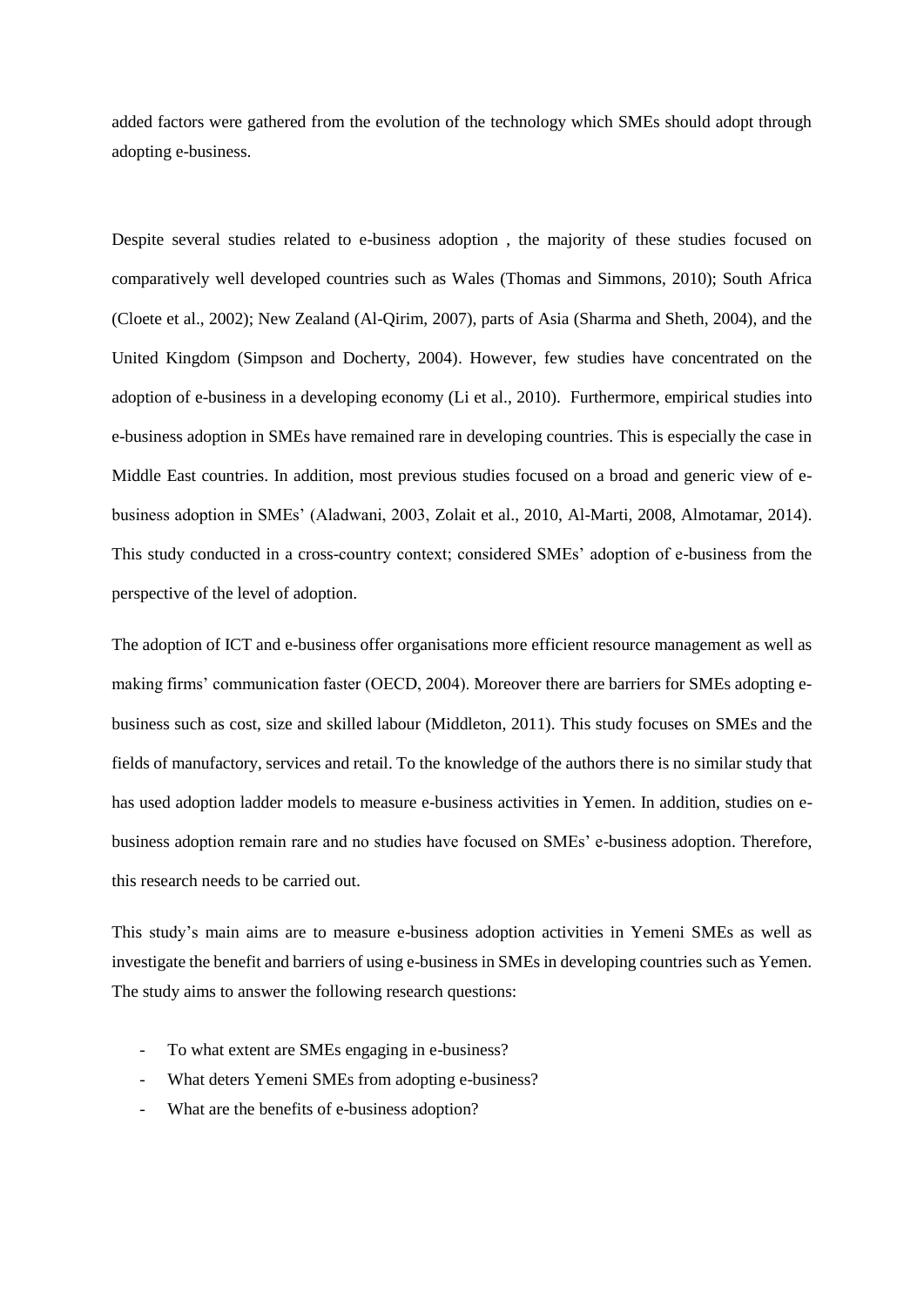## *Background and Yemen context*

## **SME Definition**

The definition of an SME varies from country to country. To define whether a company is an SME, there is a need to identify employee number, annual turnover and balance sheet of the company. In European law the Medium-Sized Enterprise is defined as a firm having employees between (50 and 249), and an annual turnover less or equal to 50 million Euros. A Small-Sized enterprise is a firm with employees between (10 and 49), and annual turnover less or equal to 10 million Euros (EC, 2005). Whereas, the Yemen Government defines SMEs as: a Medium-Sized Enterprise is a firm having employees between 10 and 50 and Small-Sized enterprise is a firm with employees between four and nine (YMIT, 2014)

## **SMEs in Yemen**

The (YMIT, 2014) state the number of SMEs in Yemen at about 27,796 companies in the manufacturing field (see Table 1).

| <b>Table1 Number of SMEs</b> |                               | Percentages |
|------------------------------|-------------------------------|-------------|
| <b>Enterprise</b>            | Large                         | 0.51        |
|                              | Medium                        | 1.91        |
|                              | Small                         | 19.15       |
|                              | Micro                         | 78.43       |
| <b>Location</b>              | Sana'a                        | 18.06       |
|                              | Taiz                          | 13.93       |
|                              | Rest of the cities            | 68.01       |
| <b>Type of Enterprises</b>   | Food products and beverage    | 43.75       |
|                              | Fabricated metal products     | 14.78       |
|                              | Non-metallic mineral products | 11.02       |
|                              | Apparel products              | 10.80       |
|                              | Other (services, retail)      | 19.65       |

Table 1 illustrates the number of enterprises in terms of size, location and type which include 0.51% of enterprises as a large company, 1.91% as medium-sized, 19.15% as small and 78.43% as micro. In addition, the report mentions that most SMEs are located in Sana'a with 18.06%, Taiz with 13.93% and 68.01% and are distributed amongst the rest of the cities in the country. Most SMEs are in the field of food products and beverages with 43.75%, fabricated metal products with 14.78%, Non-metallic mineral products with 11.02%, apparel products with 10.80% and other activities, services and retails with 19.65%.

### **Yemen and ICT policy**

Yemen's telecom sector is representative of the growth opportunities that abound in such a developing market. Fixed lines subscriptions are increasing, with a penetration rate of less than 5% indicating significant room for growth. Given that over 60% of the population lives in rural areas a significant amount of fixed line investment has been in the form of wireless local loops based on a variety of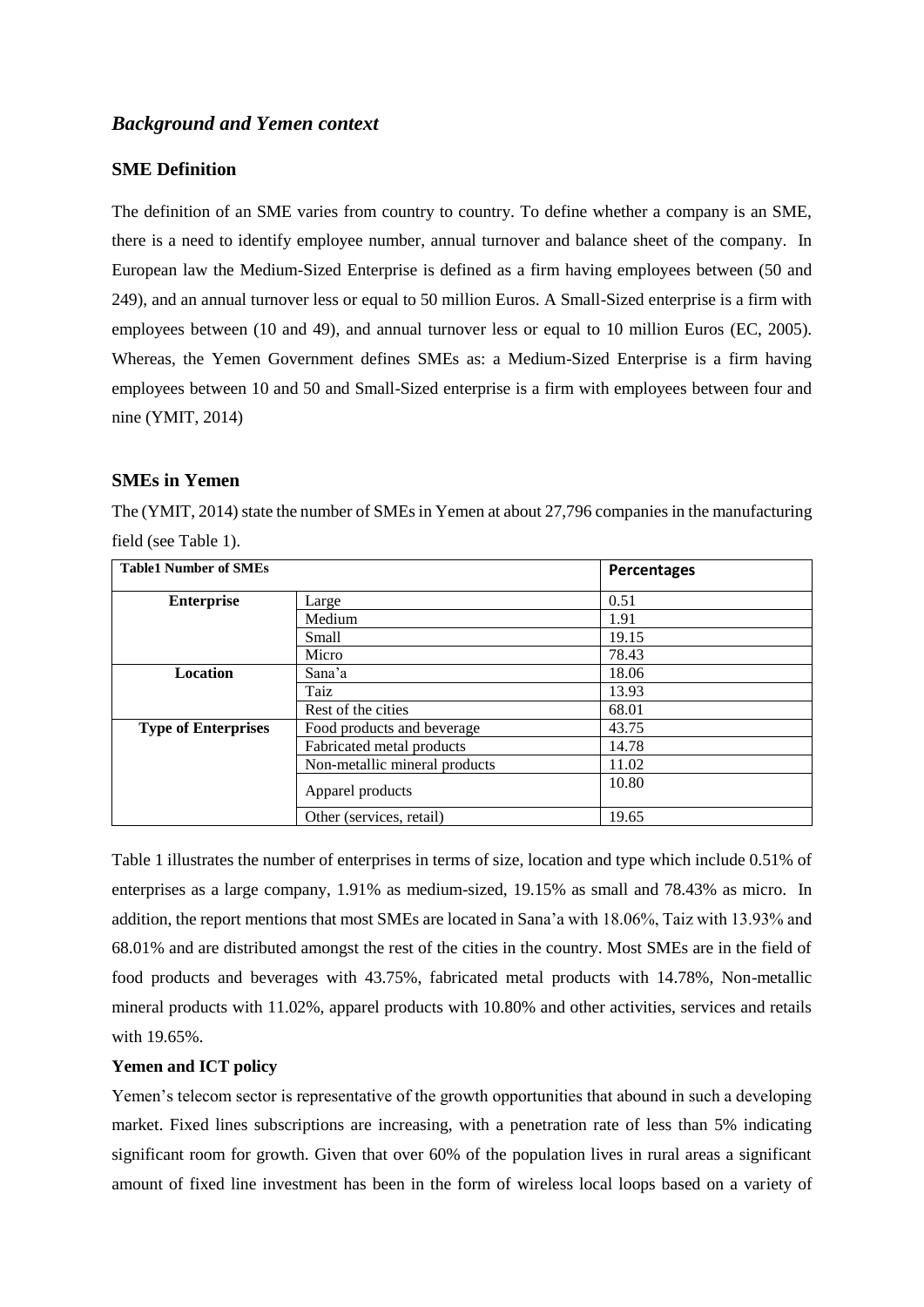technologies. In addition the incumbent has invested in core and transmission network infrastructure to expand bandwidth and to support the ability to offer new products and services (BuddeComm, 2012). Mobile telecoms continues to be the big success story in Yemen (BuddeComm, 2012). Steady growth has seen penetration rates rise to over 40% (BuddeComm, 2012). Competition is healthy with four mobile network operators offering services. Foreign investors include regional mobile operators Batelco of Bahrain and MTN of South Africa. Attracting investment is Yemen's low mobile penetration, the lowest in the Middle East. Yemen's mobile data market is also in the nascent stages of development, with mobile messaging and mobile Internet access offered. The latter has the potential to develop into a significant market given the lack of competition in the fixed broadband market and low PC penetration (BuddeComm, 2012).

The authors believe that internet and online activity will progress everywhere in the World. However, given the present low penetration figures of internet usage, lower than average (in the region) per capita income, a relatively small and middle class and a large uneducated and illiterate population, political instability, high (youth) unemployment, it will take some time before online activity and subsequently e-commerce will really breakthrough in Yemen.

Al-Madhagy (2013) argues that every country has its own ICT policy and Yemen as one of them has its own policy, even though Yemen does not have clear ICT policies. There was a large investment by the Yemeni government towards ICT to achieve greater productivity. Most government organisations have computers used in their daily work life to speed work. In addition, to improve information systems and implement a good infrastructure the Yemeni government has established IT departments in most of its ministries and governorates. The private sectors in Yemen have an influence on ICT policy through their investment to improve ICT. For example, to reduce computer illiteracy, some computer institutes have established courses for learners to learn using computers. Furthermore, the telecom sectors have increased since 2000 to four telecom operators with both technology GSM and CDM. But the Yemen government is still the only internet provider in the country.

According to the SRDC (2013) survey the number of mobile subscribers in the country has increased to almost half the Yemeni population with the increase of WiMAX and mobile internet use. Al-Wazir and Zheng (2012, p.515) state that the Telecommunication Corporation (yemen.net.ye) and Teleyemen (y.net.ye) are the only two ISP's internet services providers in the country which belong to the Yemen government. Al-Wazir and Zheng (2012, p.514) argue Yemen is one of the countries in the region which has low ranking in telecommunication infrastructure.

According to the ITU (2012) report, the Yemen Ministry of Communications and Information Technology aims to provide, develop and expand the spread of telecommunications and postal services in the Republic so as to meet the needs of economic and social development and to encourage investment in these areas and in accordance with the constitution and state public policy, laws and regulations in force. The 3G network coverage is limited to some cities in Yemen and using the technology called (EV-DO Rev A). Yemen commercial broadband technology includes: Fixed (wired)-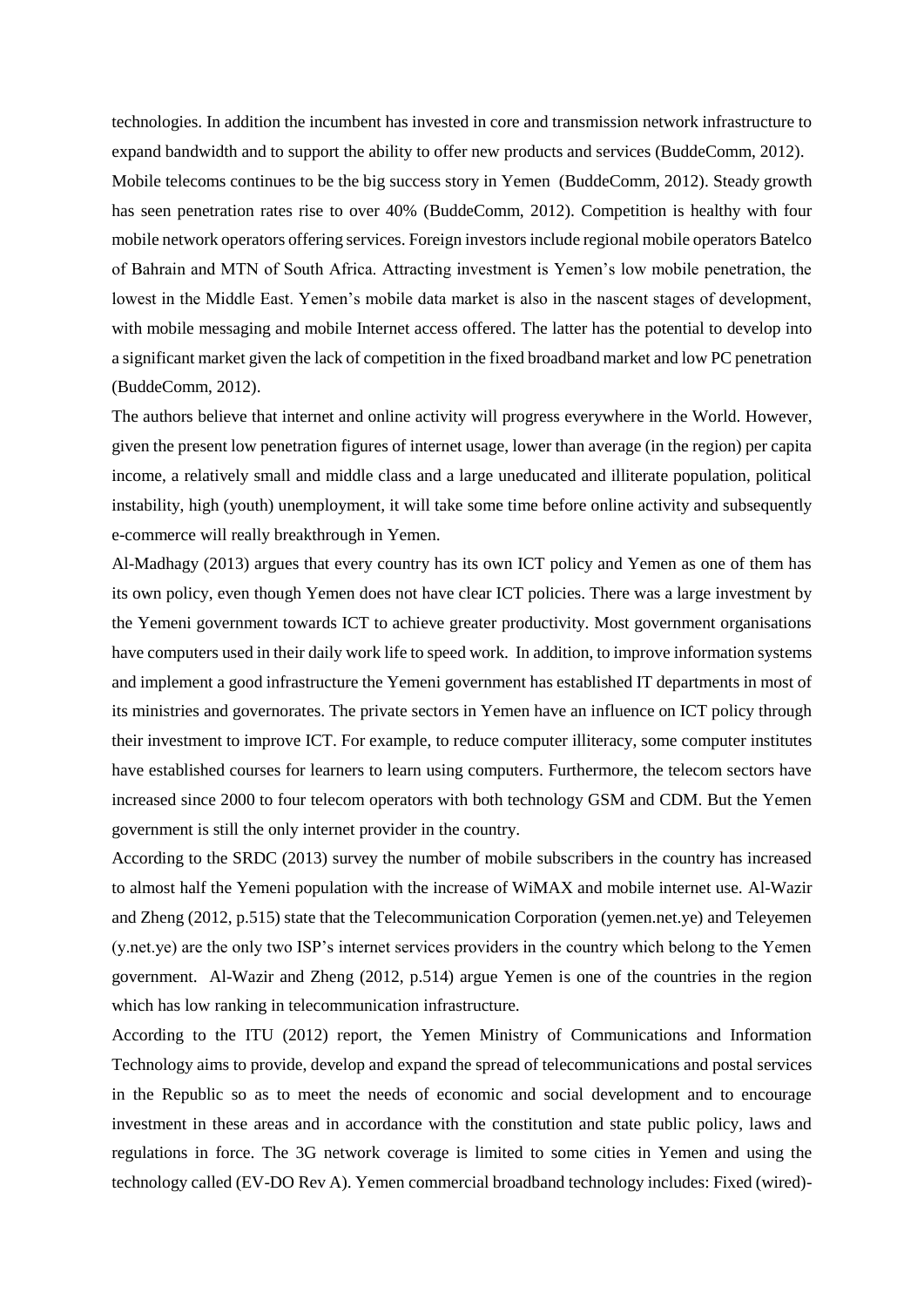broadband technology (DSL), and three technology wireless-broadband technologies (CDMA EVDO, WiMAX AND ANOTHER TERRESTRIAL FIXED WIRELESS BROADBAND TECHNOLOGY).

As part of ICT infrastructure development, next generation networks (NGN) are one of the new developments which were installed in two locations Aden and Mukalla in Yemen. In addition, fibre optic paths with a length of 1,187km were installed and implemented. In the beginning of 2006 MTIT launched wireless internet services (Wi-Fi). The number of sites hosted by the internet portal of Yemen (YemenPortal.net) increased from 185 sites in 2005 to 915 sites in 2007. Additionally, the number of internet cafés in Yemen increased from 50 cafés in 2000 to 925 in 2007. Several Yemeni ministries have their own websites which contain ministry information and news. Internet cafés are the most places available to the Yemeni citizen for internet access due to the cheap cost which is around 60 Yemeni riyal per hour (equivalent to 17 pence in the UK) (United Nations, 2009).

There are some improvements in Yemeni schools; computer and internet services were installed in some universities and schools as part of an ICT infrastructure improvement. Additionally, computer courses were introduced to students in secondary schools. In the beginning of 2008 about 5,800 training courses in the area of ICT were carried out to train teachers and staff. Furthermore, many of the ministries' staff were trained in a variety of ICT fields such as CISCO, Microsoft and ICDL (United Nations, 2009).

#### **E-business and SMEs in Yemen**

The Yemen e-commerce sector is witnessing rapid growth with exceeded expectations, and has become a new way of shopping compared with previous years(Almotamar, 2014) . In the last year, the first electronic store website was established called Warzan and became arguably the best e-commerce site in the scope of e-commerce in Yemen. Although there are many individuals using Facebook pages to promote their products, those pages do not have sufficient confidence due to not being considered an entity and not officially registered compared to the Warzan company which is a registered company and has earned the confidence of consumer rights (Almotamar, 2014). Whereas Nations (2007) reports that e-business in Yemen almost did not exist due to the lack of legal provisions governing this aspect, even though some banks in Yemen have their own websites with content including only bank information and news and they use limited electronic payment systems (Nations, 2007). Further, Al-Marti (2008) argues that e-business concepts are still comparatively unknown and untrusted amongst Yemen SMEs and its population and the use of the internet is still for specific purposes. According to the Almotamar (2014), newspaper, there is increasing reliance on the e-commerce sector and the goods that enter into Yemen via e-commerce to the tune of millions of dollars annually. The Warzan website and mail was established as the first Yemeni site to offer free online sales and attract tens of thousands of monthly visitors who are looking for a unique shopping experience and convenient delivery service, direct and free, and provided by Warzan (Almotamar, 2014).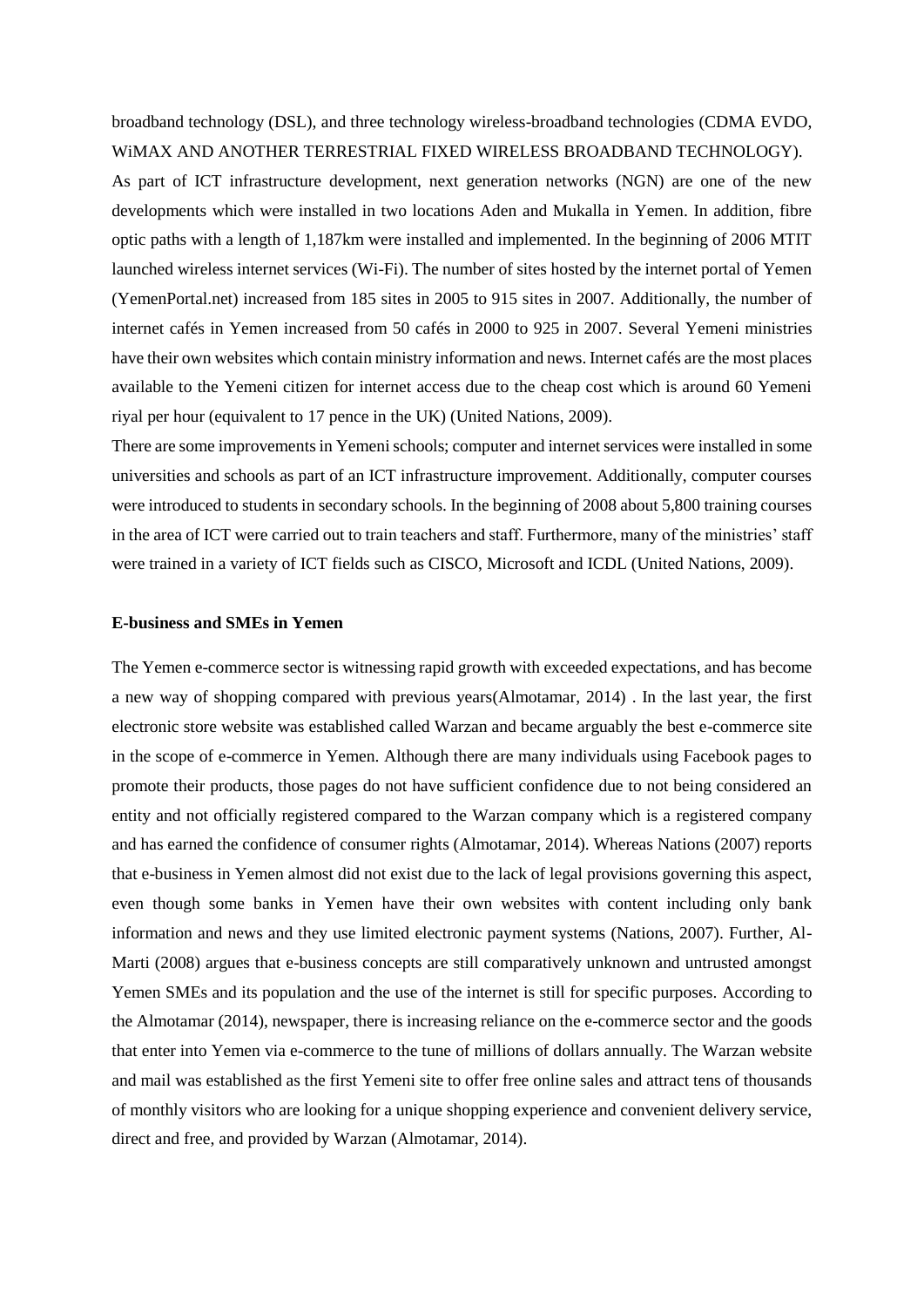### *Literature review*

The literature review will identify e-business and e-commerce definitions and e-business in developing countries and the Middle East and will investigate the barriers and benefits of the adoption of e-business.

#### *E-business and E-commerce*

There are a number of different interpretations of the terms e-commerce and e-business. For example Chaffey, (2011, p.12) argues that e-commerce is a subset of e-business. IBM defined e-business back in 1997 as *"the transformation of key business processes through the use of internet technologies"*  (Chaffey, 2011, p.12). Parazoglou (2006) and Turban (2010) argue that e-business is more than buying and selling products and services, it is all about customer services, collaborating with business suppliers and partners as well as making transactions electronically inside the organisation.

Turban (2010) defines e-commerce as an external activity of buying and selling products and services online. While Parazoglou (2006) defines e-business as the integration of internal and external organisational processes and the connection between the organisation and their suppliers and partners as well as customer scarification. However, Fillis et al. (2004) state e-business as companies that employ ICT in their business operations, but exclude sending and receiving text-based e-mail messages. Most researchers (Parazoglou 2006, Turban 2010, Fillis et al. 2004, Chaffey, 2011), state that e-business and e-commerce are similar in terms of selling and buying products on the internet and others define ebusiness and e-commerce as distinct.

## **ICT context of e-business**

Information and communication technology is one of the key roles of tackling economic problems in developing countries (Parliamentary, 2006). It can solve many challenges to achieve Millennium Development goals. ICT can be defined as a technology that gives the ability to connect more effectively and electronically and it is the transmission of information (Parliamentary, 2006). One of the key strategies that can effectively assist SMEs to enhance their business performance is the utilisation of ICT (Tan et al., 2009). ICT can provide SMEs with several competitive advantages such as integrating supply chain partners, organizational functions and offering critical information at the right time (Bhagwat and Sharma, 2007).

However, the characteristics of SMEs, such as structure, resource constraints and size, generate several challenges and difficulties towards the adoption of ICT. According to MacGregor and Vrazalic (2005), despite the rapid growth of ICT within SMEs, the level of ICT adoption by SMEs remained low. The lack of financial resources required ICT development and maintenance which is one of the main reasons preventing SMEs from adopting ICT (Parida et al., 2010). According to Ghobakloo et al. (2012), SMEs have less tolerance in accepting cost and risk associated with adopting new technologies. Furthermore,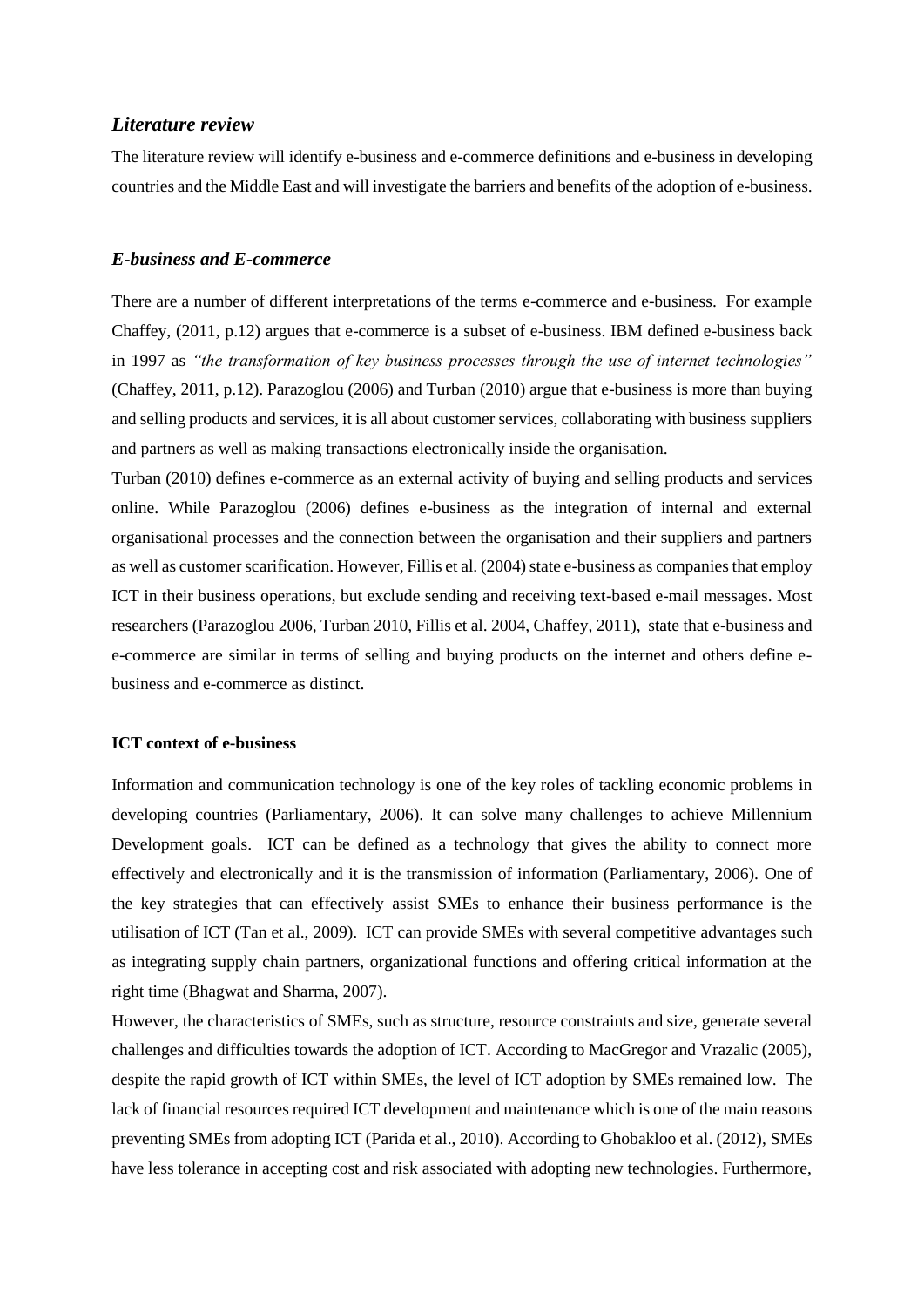the lack of ICT literacy among the owners and employees is another barrier that inhibits effective ICT deployment within SMEs (Mehrtens et al., 2001).

For the last five years the Arab countries have witnessed fast developing ICT especially in the area of mobile cellular. Using 3G network has an influence on increasing the number of internet users as well as mobile-broadband subscribers (ITU, 2012). The investments of private sectors have made a change in the repaid development of information and telecommunications. These investments were in the field of mobile cellular services; an increase in the number of call centres and internet cafes, software companies and so on (United Nations, 2009).

#### **E-business and SMEs in developing countries and the Middle East**

There is no doubt that e-commerce has spread quickly around the World for purchasing services or products. The number of users of the internet in the beginning of the 1990s was about three million users and there was no kind of e-commerce for buying or selling. Nine years later the number of internet users increased to about 300 million users, and only a few of the internet users used the internet for purchasing products and services from e-commerce sites for about 110 billion dollars. In 2013, products and services purchased by business-to-consumer were estimated at about 1.25 trillion dollars (WOT, 2013). E-business has provided many benefits to developing countries. It has reduced the cost of all sales transactions and increased international trade which may result in economic development (Noda and Collis, 2001).

The Middle East is characterised by one of the fastest-growing penetrations of the market as well as ecommerce, which is in a good position to adopt the new retail environment. The UAE was near the top of the list of the largest in the Middle East market of e-commerce revenues, which currently stands at 2.9 billion U.S. dollars and 32% of the total e-commerce market in the Middle East, is expected to reach 5.1 billion U.S. dollars in 2015. It has also been noted that 2012 saw tremendous exciting changes in the field of e-commerce in the Middle East (PayPal, 2013).

PayPal, (2013) predicted that the e-commerce market in the Middle East will achieve up to 15 billion US dollars in 2015, the growth achieved in the current year shows that the market is on track to achieve the predicted growth figures. This growth is due to an increase in the large number of e-commerce users, as well as the growth in the number of local retailers who adopted e-commerce and started offering customers products that were not available locally. The report showed that the main reasons which drive consumers to use e-commerce and purchase online are convenience by 26%, lower prices by 18% and the diversity of products and offers (PayPal, 2013).

#### **E-business activities: Benefits and Barriers**

In the current global economy e-business has increased and become an important component of business strategy and economic development (Kumar, Kumar, 2014). However, one of the most important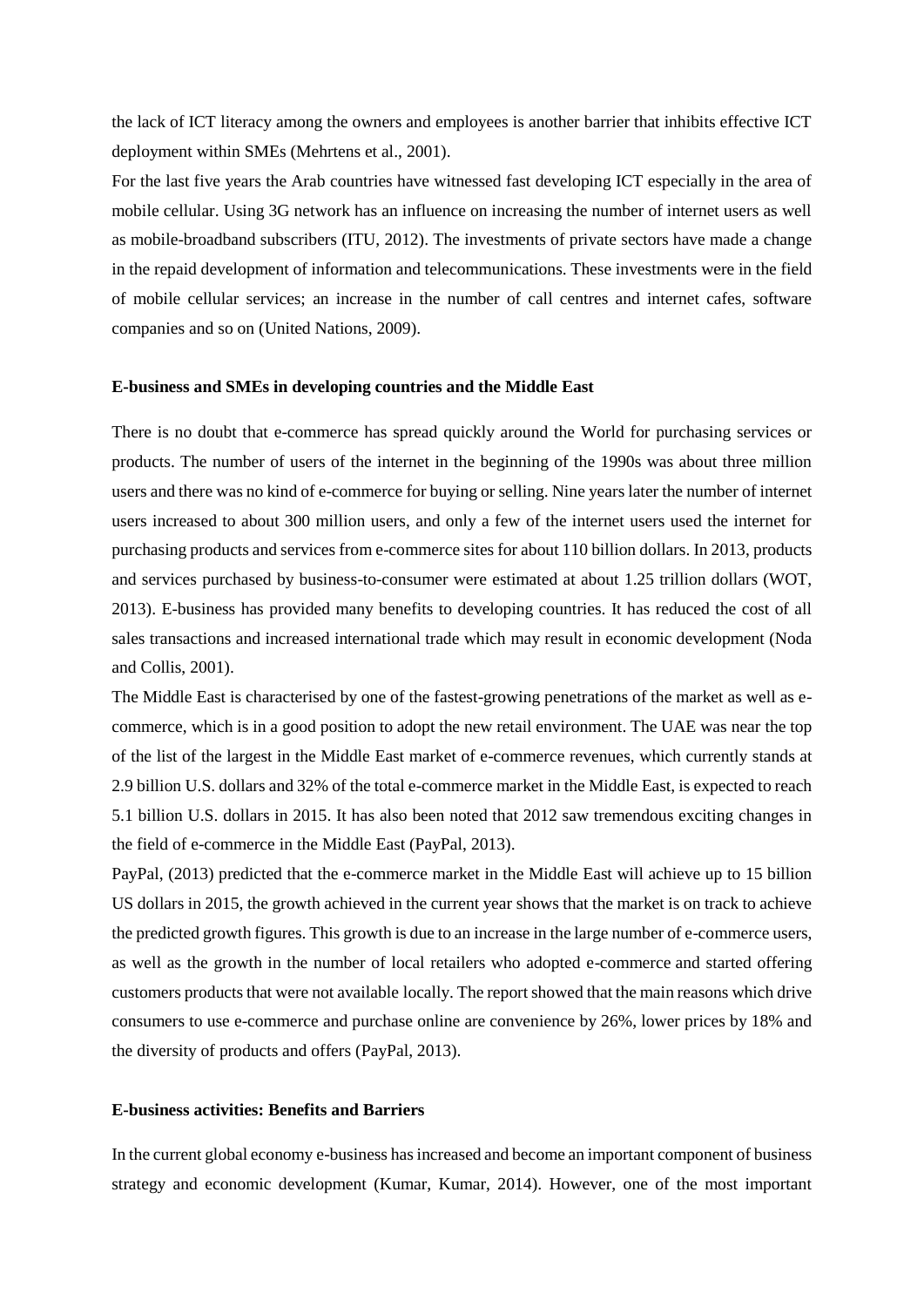strategies that can effectively assist SMEs to enhance their business performance is the utilisation of information and communication technology (ICT) (Tan et al., 2009). ICT can provide SMEs with several competitive advantages such as integrating supply chain partners, organizational functions and offering critical information at the right time (Sharma and Sheth, 2010). The adoption of ICT and ebusiness can offer SMEs a wide range of benefits for their business process (OECD, 2004). For example, adopting ICT and its application offers organisations more efficient resource management as well as making communication faster. On other hand, e-business and the internet can provide SMEs with huge benefit such as reducing transaction costs, and increasing the speed and reliability of the transaction (OECD, 2004).

However, the characteristics of SMEs, such as structure, resource constraints and size, generate several challenges and difficulties towards the adoption of ICT. According to MacGregor and Vrazalic, (2005), despite the rapid growth of ICT within SMEs, the level of ICT adoption by small and medium enterprises remained comparatively low. The lack of financial resources required for ICT development and maintenance is one of the main reasons preventing SMEs from adopting ICT (Parida et al., 2010). According to Ghobakhloo et al., (2012), SMEs have less tolerance in accepting cost and risk associated with adopting new technologies. Furthermore, the lack of ICT literacy among owners and employees is another barrier that inhibits effective ICT deployment within SMEs (Mehrtens et al., 2001).

Prior research has shown that e-commerce offers solutions for businesses to meet the challenges of a primarily changing environment, even though studies related to SMEs in developing countries reveal a delay or failure of SMEs in adopting e-commerce. Numerous studies have reported many barriers for e-business adoption in SMEs such as Kaynak et al. (2005) who state that it is difficult to find and retrain employees with the required skills and knowledge. While, Bolongkikit et al. (2006) reported that there is a need for a high degree of human collaboration in SME markets. Hamed et al. (2008) stated it was difficult for many SMEs to obtain the levels of e-business skills to benefit from IT investment in ebusiness, which was a result of a lack of investment in IT and e-commerce.

Parazoglou (2006) argues the main challenge that may impact on the adoption of e-business is company size. Further, uncertainty of the financial benefits, lack of a clear e-business strategy, technological concerns, security concerns, privacy and legal issues, suspicion regarding new partnership loyalties, and the high cost of computing technology are the main barriers that deter firms from implementing ebusiness solutions (Parazoglou, 2006). Thus, Pahladsingh (2006) mentioned other e-business issues that influence the adoption of e-business and these include personal computers people own which reduce the opportunity for them to be online. Pahladsingh (2006) also reported that ICT infrastructure, internet connection speed and cost, the cost of hardware and software services, government policies, credit card interest, regulation, security, country's culture, language, and e-business ethics are the main barriers to the adoption of e-business.

The OECD, (2012) reports that even though, 94 per cent of SMEs in OECD countries have a high speed internet connection, only 35 per cent are using online purchasing and 18 per cent are selling products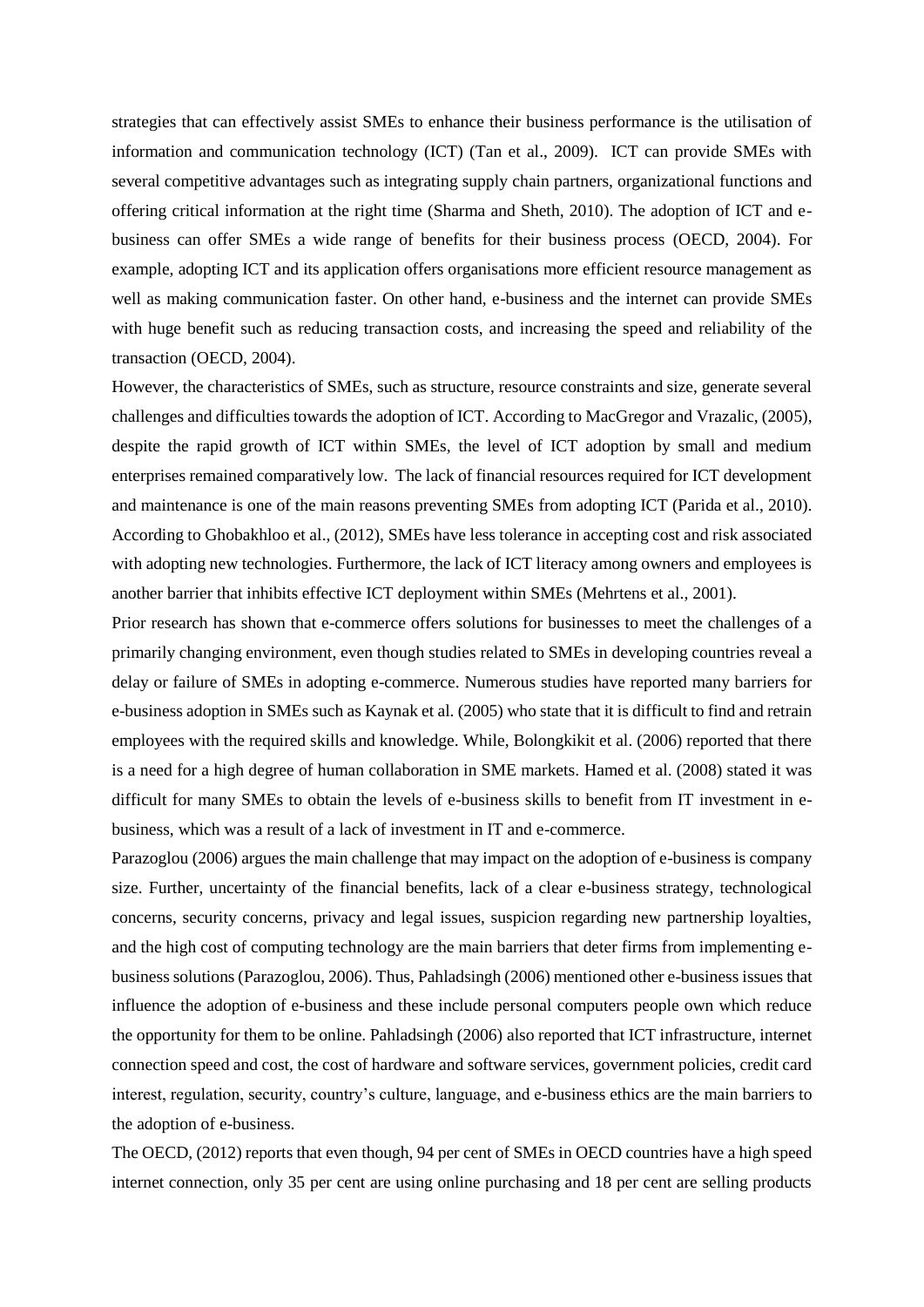and services online. However, Li and Xie (2012) mentioned some barriers that prevent SMEs from adopting e-commerce and these include institutional environment, legal system, proactive government policy, ICT infrastructure, tax policy for online transactions, national e-commerce strategy, government e-commerce use and e-commerce training.

Al-Madhagy (2013) argues that the main barriers that lead a country to not benefit from communication and information systems are a difficult topography, scattered population group with low density and a low level of distribution networks in cities and rural areas. While, Middleton (2011) presented the barriers affecting e-business adoption and these include cost, technology, SMEs' education and skills sets, lack of skilled labour and access to trusted advisors and consultants, red tape and bureaucracy, lack of time and resistance to growth. Berthon et al. (2008 p.86) argue that corruption has a strong effect on e-business adoption and development in the country.

Although there are differences between developing countries regarding e-commerce adoption, they have similar barriers for the adoption of e-commerce such as lack of infrastructure, financial problems, and so on. Therefore, many studies have focused on the adoption of e-business barriers and drivers in developing countries and they reported that most developing countries face many challenges in terms of adopting an e-business model such as: lack of awareness, the absence of trust, weak income, poor economy, purchases made online, online payment services, regulation, cost, technology and suitable infrastructure (Hamed et al., 2008, Ntoko, 2009, Zolait et al., 2010).

The main drivers and barriers are technology, cost, infrastructure, time, information and regulation. The main reasons behind delaying adopting e-business were cost and infrastructure (Hamed et al., 2008). However, PayPal, (2013) reported that in the Middle East security is a concern to all e-commerce shoppers, these concerns are online payment fraud and non-delivery of products. Further, the report argues that most online purchases were not paid through electronic payment which makes a high cost for the e-commerce ecosystem (PayPal, 2013). Al-Marti (2008) reported that there are many challenges for the adoption of e-business in Yemen such as a weak spread of internet connections and infrastructure. Table 2, 3 illustrates the benefits and barriers mentioned above.

| <b>Benefit</b>                                                                                                        | <b>Key Authors</b>       |
|-----------------------------------------------------------------------------------------------------------------------|--------------------------|
| - Improve productivity<br>- Reduce the cost of products                                                               | (Andam et al., 2003)     |
| - Integration of supply chain partner<br>- Organisation function<br>- Offering critical information at the right time | (Sharma and Sheth, 2010) |
| Efficient resource management<br><b>Faster communication</b><br>Reducing transaction costs                            | (OECD, 2004).            |

Table 2 Benefits of e-business adoption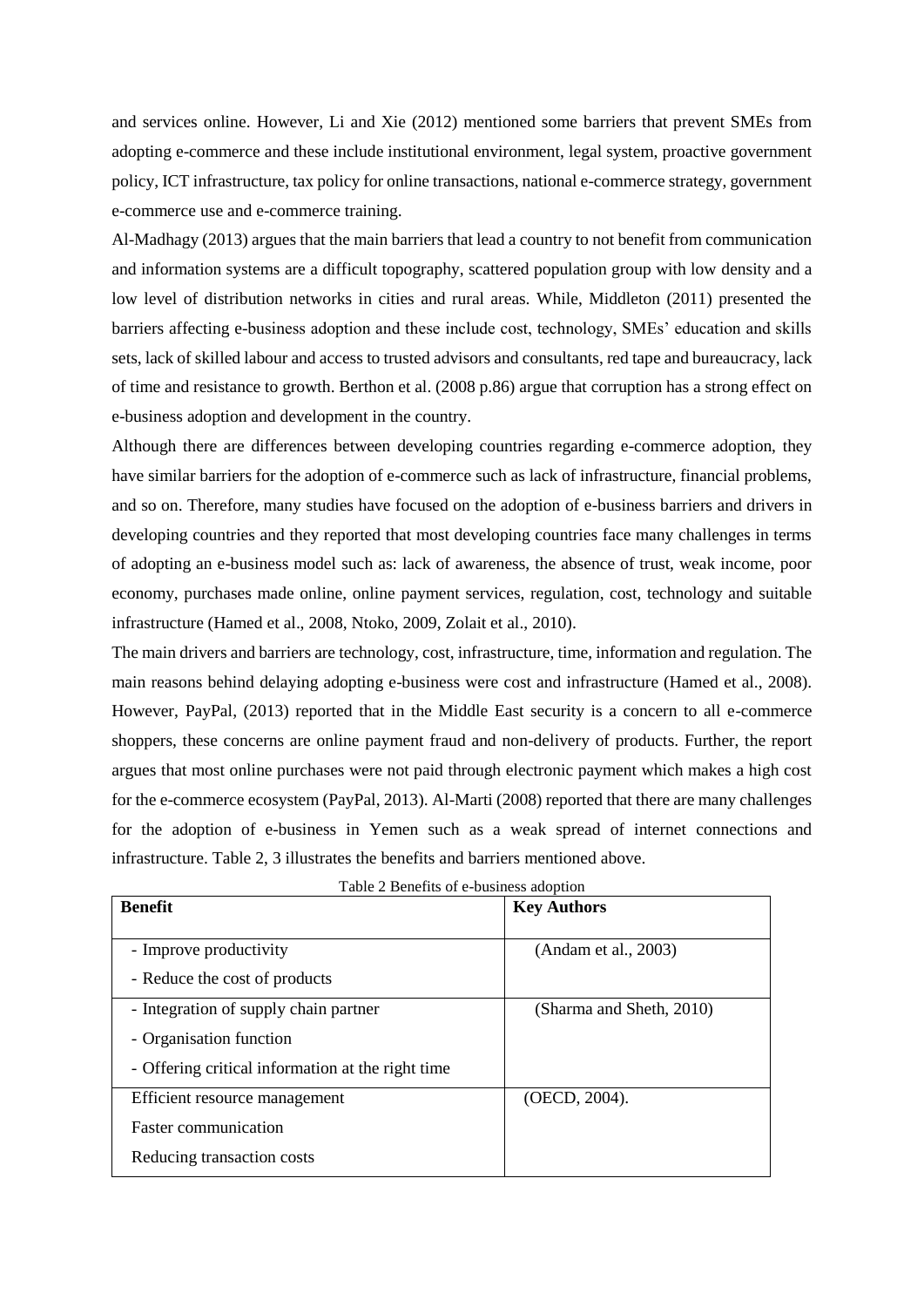| Increasing the speed and rebiality of the transaction |                                |
|-------------------------------------------------------|--------------------------------|
| - Enhance business perfomance                         | (Tan et al., 2009).            |
| - sales increase                                      | (Zhu and Kraemer, 2002; Zhu et |
| - new market penetration                              | al., $2004$ )                  |
| - cost reduction                                      |                                |

|  |  | Table 3: Barriers of e-business adoption |  |
|--|--|------------------------------------------|--|
|  |  |                                          |  |

| <b>Barriers</b>                                           | <b>Key Authors</b>                                                                                       |
|-----------------------------------------------------------|----------------------------------------------------------------------------------------------------------|
| - Lack of employees with required skills and<br>knowledge | - (Kaynak et al., 2005, Bolongkikit<br>et al., 2006, Hamed el at., 2008,<br>OECD, 2012, Middleton, 2011) |
| - Lack of IT investment in e-commerce                     | - (Hamed el at., 2008)                                                                                   |
| - Company size                                            | - (Parazoglou, 2006)                                                                                     |
| - uncertainty of the financial benefits                   |                                                                                                          |
| - technological concerns                                  |                                                                                                          |
| - privacy and legal issues                                |                                                                                                          |
| - Suspicion regarding new partnership loyalties.          |                                                                                                          |
| - High cost of computing technology                       | - (Parazoglou, 2006, Pahladsingh,                                                                        |
| - Security concerns.                                      | 2006, Middleton)                                                                                         |
| - Internet connection speed                               | - (Pahladsingh, 2006)                                                                                    |
| - Internet connection cost                                |                                                                                                          |
| - cost of hardware and software services                  |                                                                                                          |
| - credit card interest                                    |                                                                                                          |
| - regulation                                              |                                                                                                          |
| - country culture                                         |                                                                                                          |
| - language                                                |                                                                                                          |
| - E-business ethics.                                      |                                                                                                          |
| - Institutional environment                               | $-$ (OECD, 2012)                                                                                         |
| - legal system                                            |                                                                                                          |
| - Tax policy for online transactions.                     |                                                                                                          |
| - government policies                                     | - (Pahladsingh, 2006, OECD, 2012)                                                                        |
| - ICT infrastructure                                      |                                                                                                          |
| - lack of clear e-business strategy                       | - (Parazoglou, 2006, OECD, 2012)                                                                         |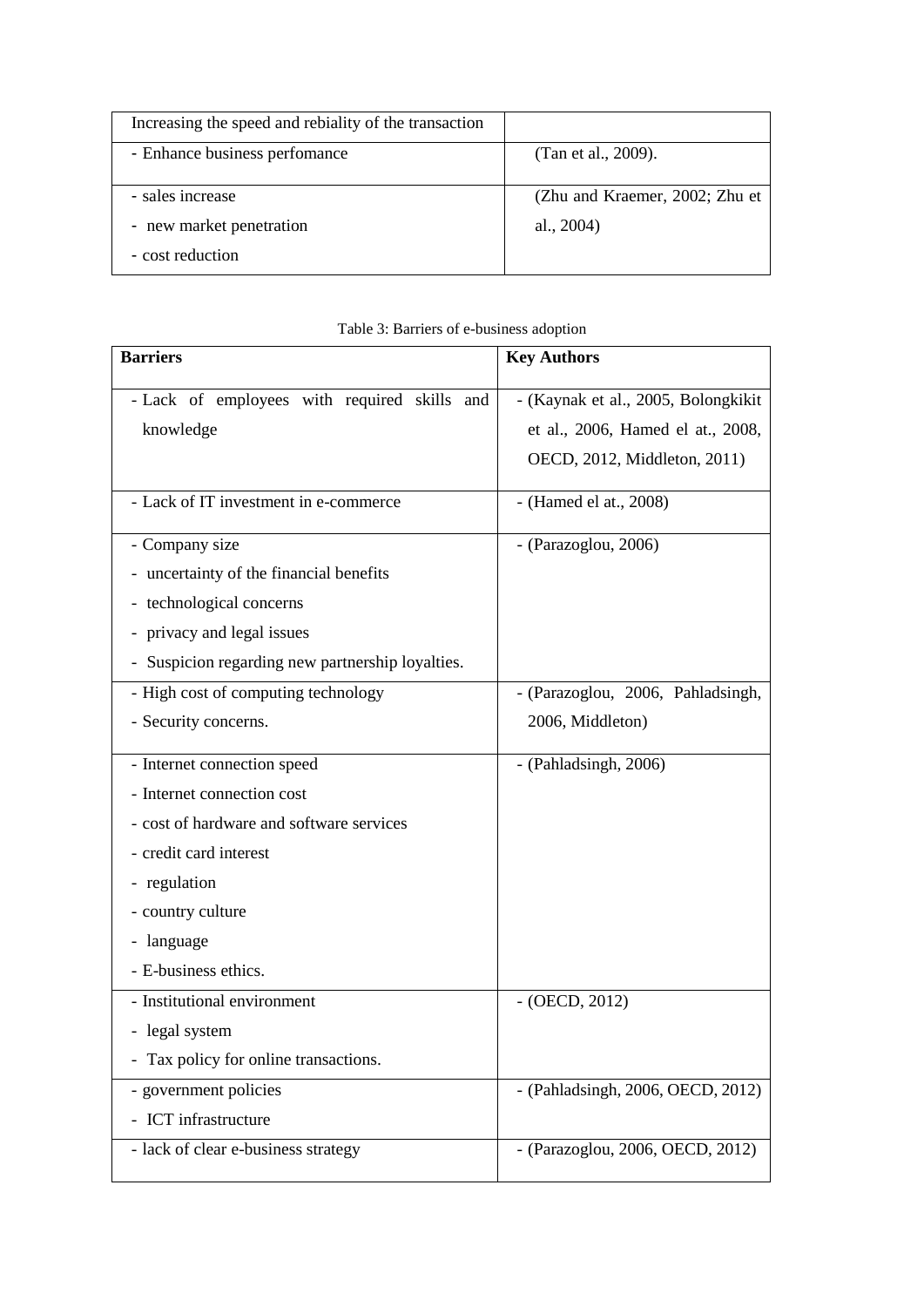| - Difficult topography                             | $-$ (Al-Madhagy, 2013)                |
|----------------------------------------------------|---------------------------------------|
| - scattered population group with low density      |                                       |
| - low level of distribution networks in cities and |                                       |
| rural areas                                        |                                       |
| - Corruption                                       | $-$ (Berthon et al, 2008)             |
| - Lack of awareness                                | - (Zolait et al., 2010, Hamed et al., |
| - Absence of trust                                 | 2008, Ntoko, 2009)                    |
| - weak income                                      |                                       |
| - poor economy                                     |                                       |
| - purchases made online                            |                                       |
| - online payment service                           |                                       |
| - Regulation                                       |                                       |
| - Cost                                             |                                       |
| - technology                                       |                                       |
| - Suitable infrastructure.                         |                                       |
| - Security concerns                                | - (PayPal, 2013)                      |
| - online payments fraud                            |                                       |
| - delivery of products                             |                                       |
| - Electronic payment Systems.                      |                                       |

# *Research framework*

# *E-adoption model*

The e-adoption model used by a number of researchers and this approach is a "step-by-step" process which starts with email communication then with basic website, ecommerce, e-business until the point of the transformed organization (Hoque, 2000; Jones et al. 2003; 2000; Parish et al. 2002; Teo and Pian 2004, Vosloo, 2003; Willcocks and Sauer). Furthermore, many researchers developed similar frameworks based on organisational, environmental and innovation factors to describe the differences in the adoption of e-business (Tan et al., 2007; Kshetri, 2007; Molla and Licker, 2005; Soliman and Janz, 2004). Many studies have outlined and highlighted theoretical and conceptual frameworks for ebusiness and e-commerce adoption in developing, Islamic and Arab countries (Dali et al., 2003, Hamed et al., 2008, Nathan, 2009, Zolait et al., 2010) (see table 4).

| <b>Table 4: Stages Models</b> |  |
|-------------------------------|--|
|-------------------------------|--|

| e-Adoption Ladder Models   Description |            | Reference                |
|----------------------------------------|------------|--------------------------|
| The Commerce Stairway                  | Six Stages | (Thomas et al., $2009$ ) |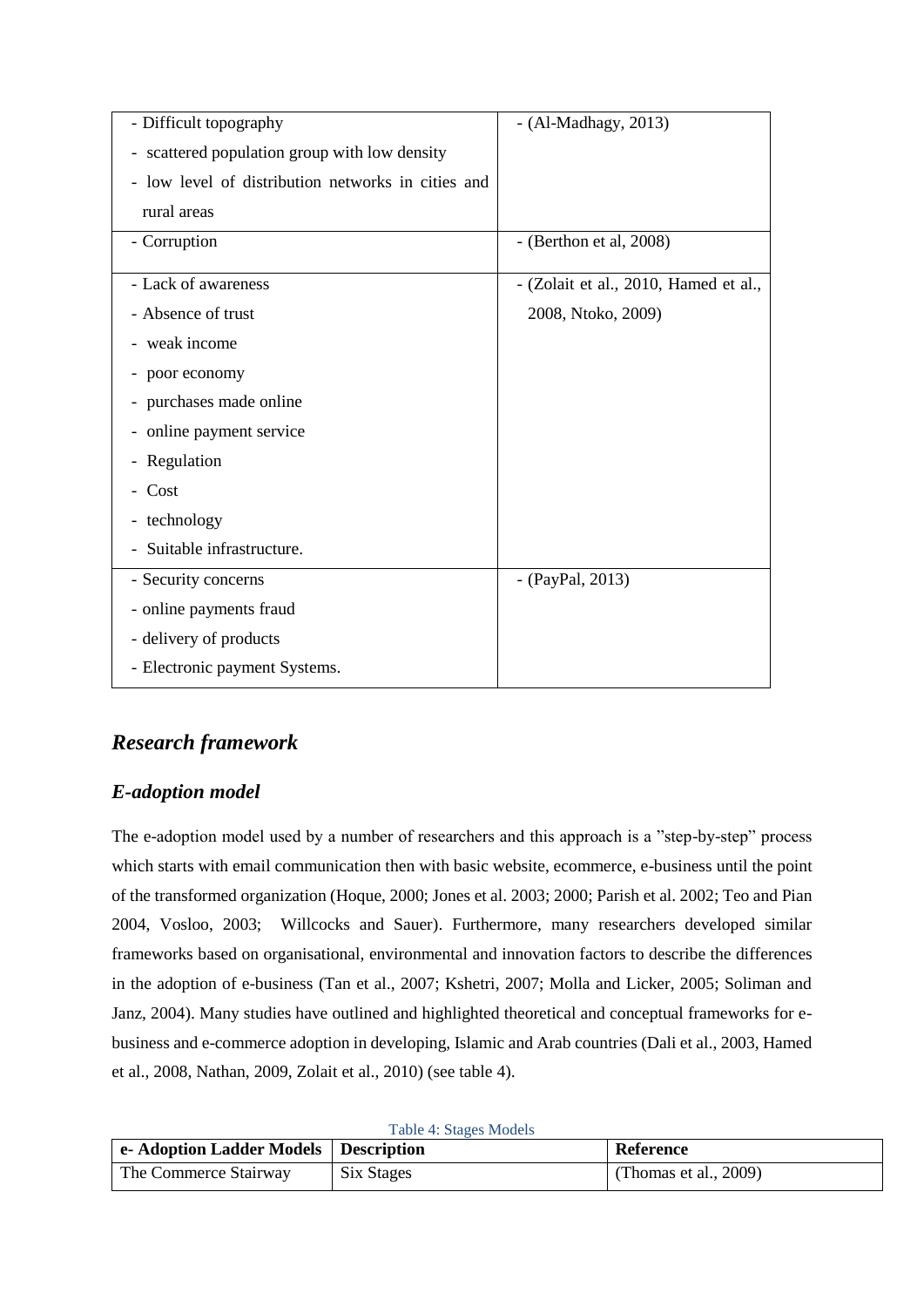|                            | step 0 (no started)                  |                             |
|----------------------------|--------------------------------------|-----------------------------|
|                            | step 6 (advanced e-Commerce)         |                             |
| e-commerce adoption ladder | five steps                           | (Thomas et al., 2013)       |
|                            | step $0$ (no started)                |                             |
|                            | step 5 (transformed organisation)    |                             |
| organisation level of e-   | five stages                          | (Al-Somali and Clegg, 2013) |
| commerce adoption          | stage $0$ (no online capability)     |                             |
|                            | stage 5 (integrated web)             |                             |
| e-business adoption ladder | six stages, stage 1 (email), stage 6 | (Mpofu et al., 2013)        |
|                            | (digital ecosystem)                  |                             |
| moving to e-business       | four stages                          | (Levy and Powell, 2003)     |
|                            | stage $1$ (commerce+)                |                             |
|                            | stage 4 (e-business)                 |                             |
| ladder of connectivity     | six stages                           | (Murphy and Symonds, 2004)  |
|                            | stage 0 (no started)                 |                             |
|                            | stage 6 (advanced e-commerce)        |                             |
| stages of the e-commerce   | six stages                           | (Beynon-Davies, 2010)       |
| adoption ladder            | stage 0 (have not started yet)       |                             |
|                            | stage 6 (use advanced e-commerce)    |                             |

# *E-business Measurement Evolution Model*

This research contributes to the existing literature in e-business adoption by outlining the factors involved with e-business adoption in SMEs in developing countries and Yemen. This study does this by developing a specific e-business Measurement Evolution model based on the contribution of existing literature and the e-adoption ladder model. This is because organisations may differ in their level of ebusiness adoption, varying from the very simple use of emails to a more complex collaborative platform used to deliver services to employees, partners and customers.

| <b>Stages</b> | <b>Description</b>                                                                                                                                                                                                                                   |
|---------------|------------------------------------------------------------------------------------------------------------------------------------------------------------------------------------------------------------------------------------------------------|
| Stage 0       | Business does not have internet access                                                                                                                                                                                                               |
| Stage 1       | (Email), Business does not have a website but accesses information and services on the<br>internet and uses email for communications                                                                                                                 |
| Stage 2       | (Social Media), Business has pages on social networks such as Facebook and uses these<br>pages to advertise their products and services as well as to include information about the<br>business and contact details                                  |
| Stage 3       | (Websites), Business has its own websites which only include very basic information<br>about the business; relies on customers initialising contact for further information.                                                                         |
| Stage 4       | (E-commerce), Customers can access more detailed information about products/services<br>and customers can buy and pay for products/services from the website, but the website<br>is not linked to internal systems and orders are processed manually |

Table 5: E-business Measurement Evolution Description (source: current study)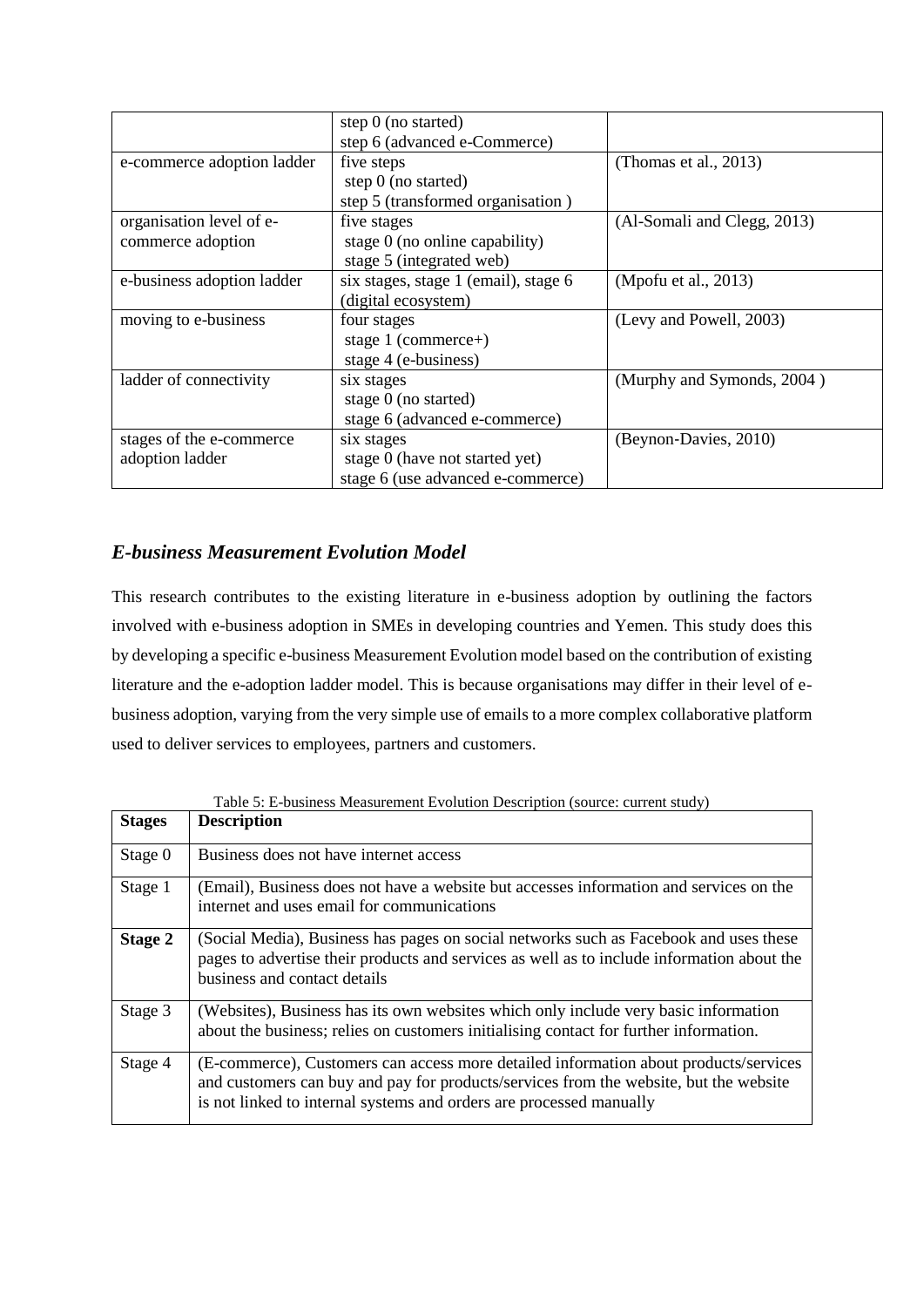| Stage 5 | (Mobile Apps), Business has developed mobile apps which include their product and<br>services and the consumer is able to purchase goods and services through the app. The<br>mobile app is linked to internal systems and orders are processed automatically. |
|---------|----------------------------------------------------------------------------------------------------------------------------------------------------------------------------------------------------------------------------------------------------------------|
| Stage 6 | (Cloud Service), Business uses cloud services to store their files, software and<br>applications services. The business will be able to access the applications and services<br>across a range of devices and networks from anywhere.                          |
| Stage 7 | (E-business), On-line "store" is integrated with other business systems, e.g. order<br>processing, fulfilment, accounts and/or marketing.                                                                                                                      |
| Stage 8 | (Transformed Organisation), Internet technology drives the business internally and<br>externally, and is used to manage all processes end-to-end more effectively and<br>efficiently.                                                                          |

The literature highlights the benefits and barriers that SMEs face when making changes in their strategy toward adopting e-business such as cost, technology and skills. These challenges may or may not apply to Yemeni SMEs. Also, Yemeni SMEs could face other problems. Therefore, in view of the literature and from the basis of the E-business Measurement Evolution Model; this study has formulated the following hypotheses:

**Hypothesis 1:** There is significant relationship between size of SMEs and the level of e-business adoption.

**Hypothesis 2:** There is significant relationship between age of SMEs and the level of e-business adoption.

**Hypothesis 3:** There is significant relationship between benefits factor on the level of e-business adoption.

**Hypothesis 4:** There is significant relationship between barriers on the level of e-business adoption.

Following the introduction, background and Yemen context, literature review, research framework and hypotheses, the next sections describe the research methodology, and provide the findings, discussion and conclusion.

## *Research Methodology*

The aim of this study is to measure the e-business adoption activities in Yemeni SMEs as well as investigate the benefit and barriers of using e-business in SMEs in developing countries such as Yemen. To achieve this, the current study employed a mixed method case approach. The study integrated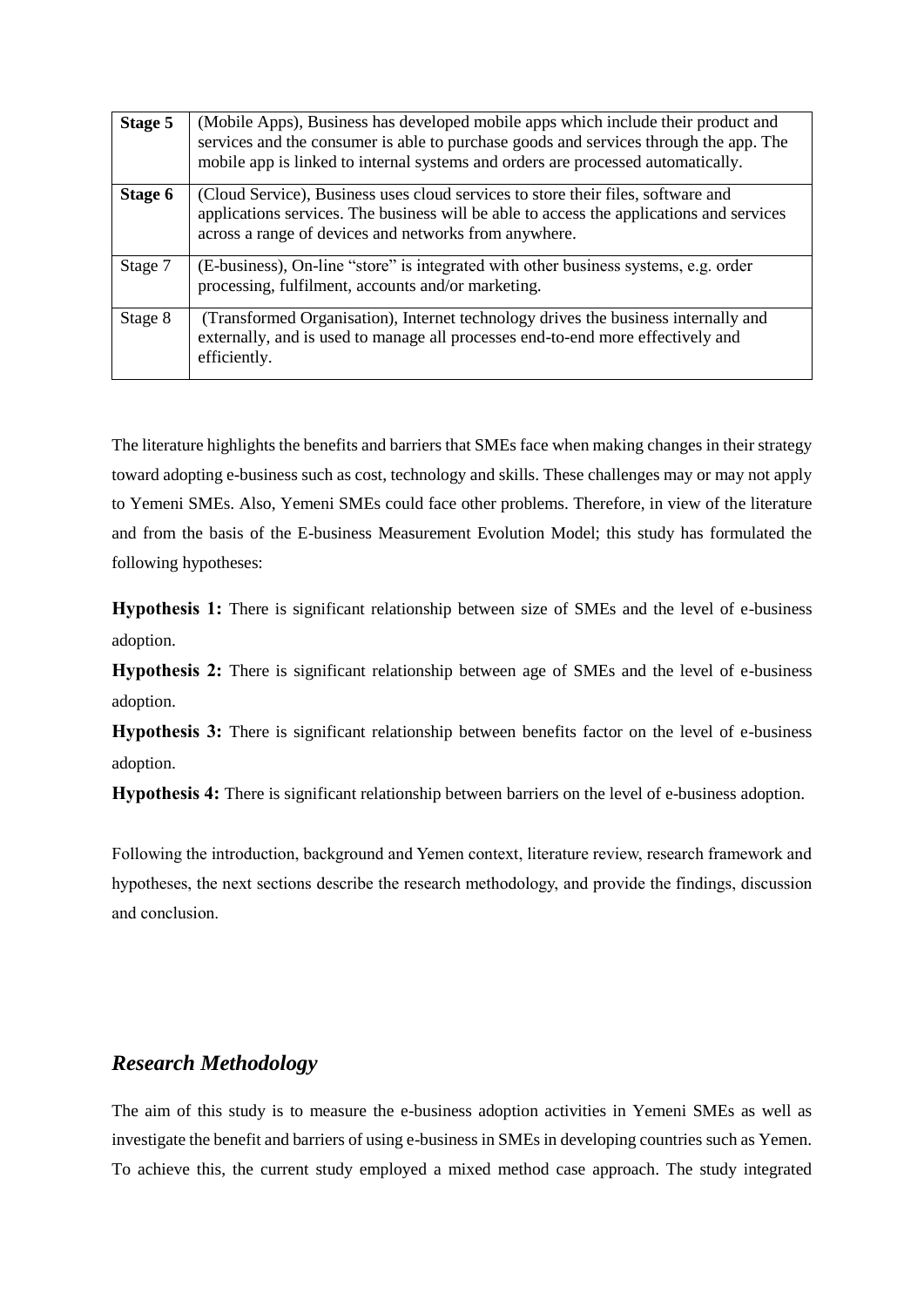different methods in order to facilitate a deep understanding of the adoption level of e-business in SMEs in Yemen. Following a sequential exploratory design (Creswell, 2003), this study comprised two stages and employed a total of two different data collections that include: semi-structured-interviews and survey questionnaires. In exploratory design, qualitative data has the priority over quantitative results (Johnson and Onwuegbuzie, 2004). The exploratory mixed methods design (Creswell, 2003) used "to explore a phenomenon, and then [collect] quantitative data to explain the relationships found in the qualitative results" (Creswell, 2003). Johnson and Onwuegbuzie, (2004), argue that a mixed methods approach is a good method to support and provide in-depth investigation of the research problem. In the first stage, a series of semi-structured interviews was conducted with SMEs' managers and

owners in order to further explore their understanding of E-business in their enterprises. As a consequence, the first stage will be expected to offer in-depth views of the factors on the impact of the implementation of e-business by SMEs in Yemen. The results of the first stage helped in informing the design of the questionnaire. In the second stage, a survey questionnaire was used to generalise and verify the findings from stage 1 to the SMEs' population. In addition, Bell and Waters (2014) pointed out that *"a study making use of questionnaires will inevitably be quantitative, but it may also have qualitative features".*

Although there were some practical difficulties with the primary research these were mitigated in the research design through the research being undertaken before the current situation in Yemen as a politically charged country fully developed.

## **Research Sample frame**

A research sample frame refers to the set of source materials from which the sample is selected (Särndal et al., 2003). The current study has obtained the SMEs contact details from the Ministry of Trade in Yemen. The Ministry provided valuable information about the firms and SMEs from several sectors (i.e. manufacturing, retailing, services) in Yemen and particularly in Taiz and Sana'a. The ministry has a directory of such organisations including contact numbers and business activities.

A total of four interviews were conducted with owners and managers. The interviews were conducted through skype and recorded. A qualitative content analysis was used to identify e-business activities and the factors that positively and negatively influence SMEs to adopt e-business. The SMEs' survey characteristics include - size: 1-50 employees, location: Taiz and Sana'a in Yemen and business activities: retailer, wholesale, manufacturing, other services. An SME is a firm that employs not more than 50 employees. A total of 300 questionnaires were distributed randomly to managers and decision makers in 150 SMEs in Yemen and the return was 102 questionnaires, giving a response rate of around 34%.

The collected data were analysed using the Statistical Package for the Social Sciences (SPSS) software. An independent-samples t-test was used to find the differences in the size and age of the SMEs as well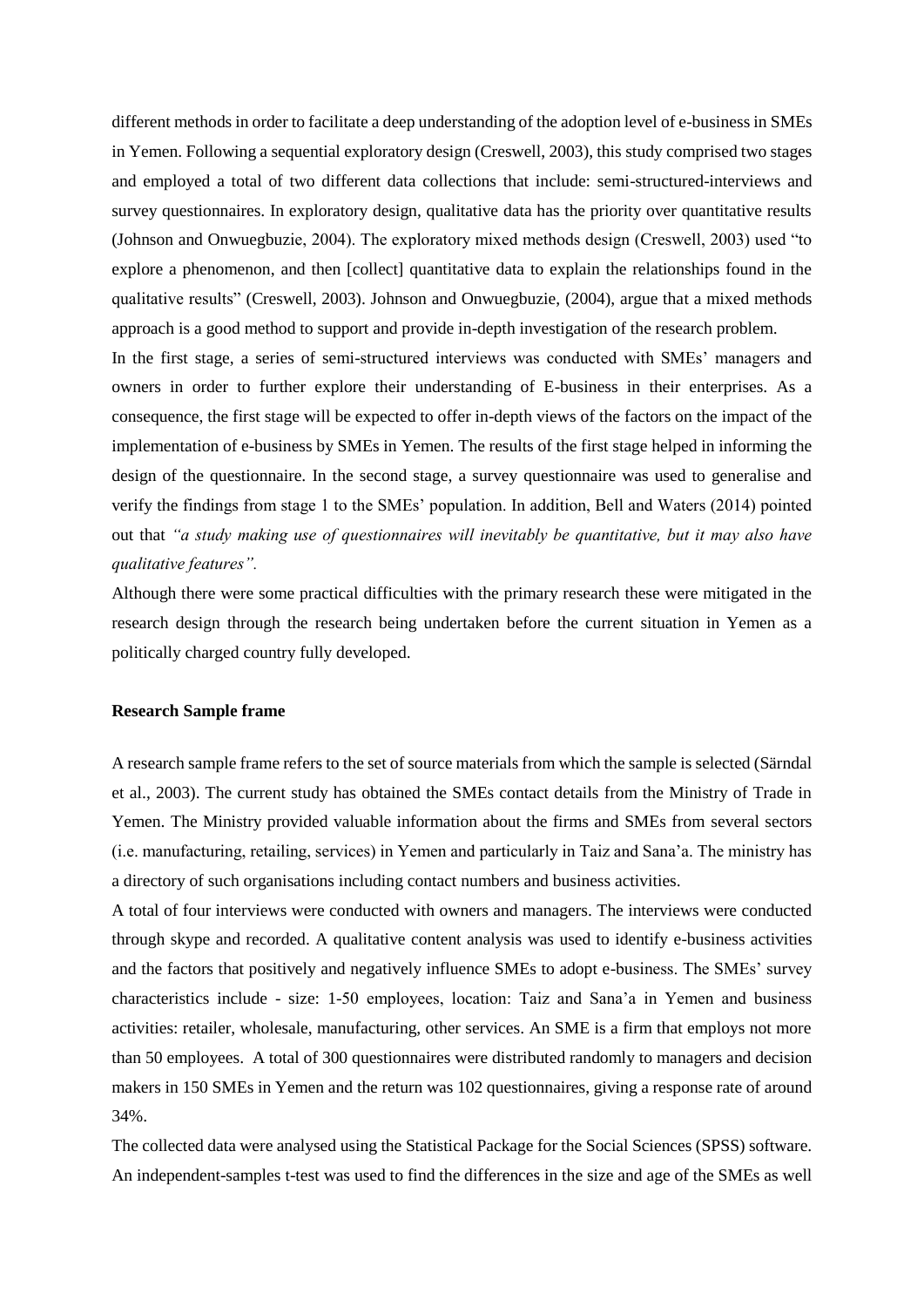as the significant relationship between the size and age of SMEs on the level of e-business adoption. Linear regression examined the relationship between the predictor variables on the level of e-business adoption.

A high percentage of the SMEs surveyed in the study were business services (41.2%) and wholesale and retail (31.4%). About (23.5%) of SMEs have employees between 1-9 and (76.5%) of SMEs have employees between 10 and 49, therefore the majority of them were medium sized firms. In addition, about 51% of the SMEs have been established for 10 years and below, and 49% were above 10 years.

#### *Findings*

#### *Summary of interview results*

Most of the interviews stated that they have basic ICT infrastructure such as computers and internet, and just a few have a website. This can be attributed to the fact that most of the SMEs' owners, managers and decision makers, described their understanding of e-business as an important technology for SMEs to grow, they stated that e-business is the main aspect for selling and buying over the internet as well as the product's advertisement. Furthermore they mentioned that e-business becomes a new way to extend their business and reach the whole world quickly. When they were asked why they have not yet adopted e-business, they mentioned a lot of barriers such as government and bank support, weak ICT infrastructure, electricity and electronic payments as well as legal aspects and the regulation of ebusiness. They added that there was a lack of experts, skilled employers and other barriers.

#### *Survey Results*

The benefit of e-business adoption was measured through 12 questions using the Mean scores of a 1-5 Likert scale (Strongly Disagree, Disagree, Natural, Agree and Strongly Agree) as shown in Table 6. The result of the Reliability shows that a Cronbach's score of 0. 865 which means the construct (Benefit of e-Business Adoption) is reliable for data analysis.

| <b>Benefit of e-Business Adoption</b>               | Mean |
|-----------------------------------------------------|------|
| Reduce cost of business operations                  | 4.57 |
| Easy and fast exchange of documents and information | 4.20 |
| Improve customer service                            | 4.33 |

Table 6: Benefits of e-business adoption result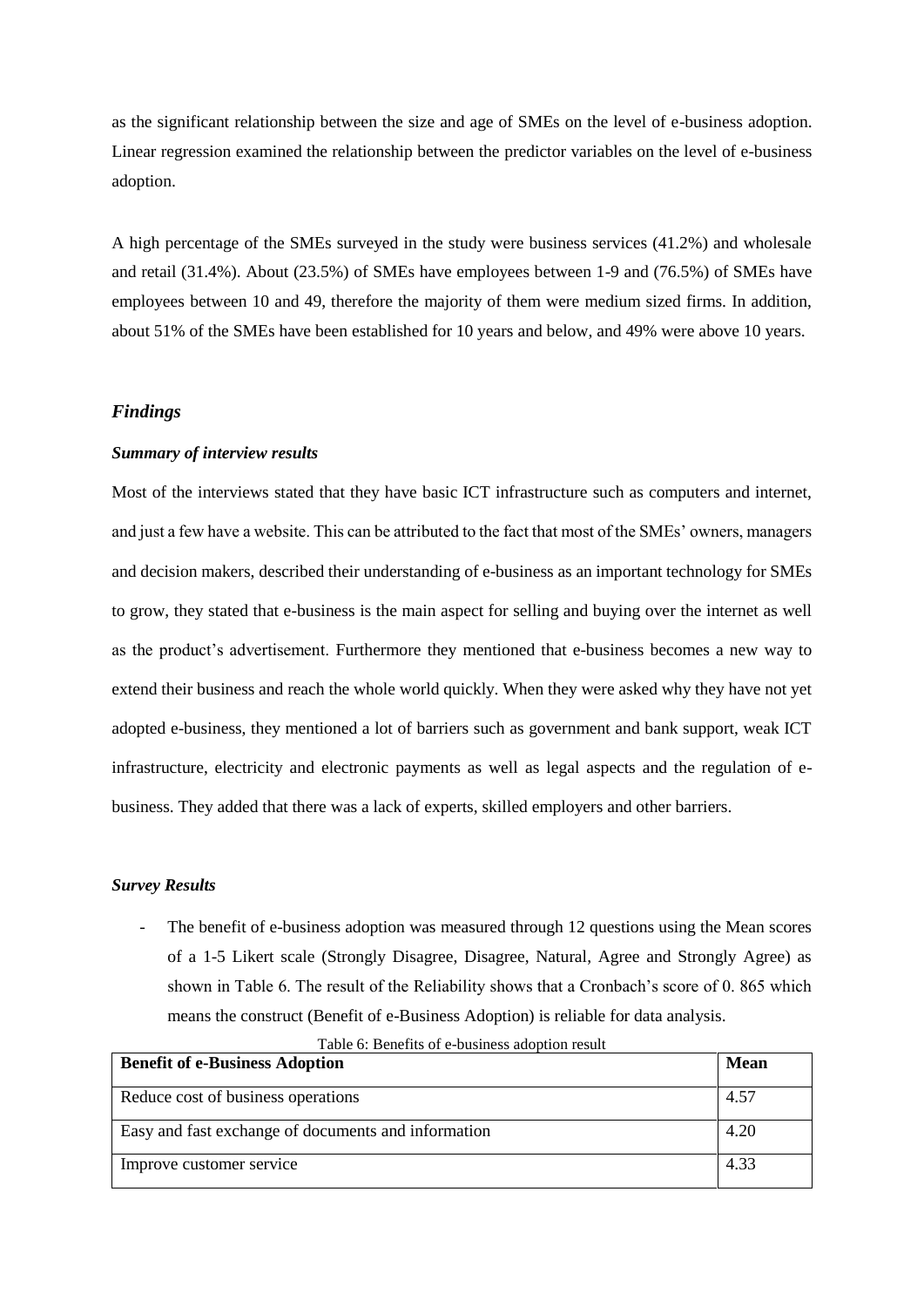| Providing the customer with a more satisfying business experience | 4.08 |
|-------------------------------------------------------------------|------|
| Increase the availability of products/service to customers        | 3.84 |
| Improve accessibility to more customers                           | 4.22 |
| Support linkage with suppliers                                    | 4.08 |
| Increase ability to compete                                       | 4.31 |
| Providing managers better access to information                   | 4.04 |
| Support strategic decisions of managers                           | 3.96 |
| Support co-operative partnership in the industry                  | 3.45 |
| Save time                                                         | 3.90 |
| Cronbach's Alpha $0.865$ for N(12)                                |      |

- The barriers of e-business adoption were measured through 15 questions using the Mean scores of a 1-5 Likert scale (Strongly Disagree, Disagree, Natural, Agree and Strongly Agree) as shown in Table 7. The result of the Reliability shows that a Cronbach's score of 0.829, which means the construct (Barriers of e-Business Adoption) is reliable for data analysis.

| <b>Barriers of e-Business Adoption</b>                                         | <b>Mean</b> | <b>Ranking</b> |
|--------------------------------------------------------------------------------|-------------|----------------|
| Low level of technology usage within the organisation                          | 4.02        | 6              |
| Low level of literacy among SME owners                                         | 4.12        | 4              |
| Unconvincing benefit to the organisation                                       | 3.69        | 9              |
| Lack of qualified staff to develop, implement and support websites             | 3.63        | 10             |
| Limited resources interms of finance, computers software and hardware          | 3 3 1       | 14             |
| High cost of internet connectivity and website                                 | 3.27        | 15             |
| Inadequate transportation and delivery network                                 | 3.45        | 12             |
| Inadequate telecommunication infrastructure such as poor internet connectivity | 3.33        | 13             |
| Lack of online payment process                                                 | 3.57        | 11             |
| Limited availability of online banking services                                | 3.84        | 8              |
| Lack of developed legal and regulatory systems                                 | 4.04        | 5              |
| Lack of government support                                                     | 3.92        | 7              |
| Lack of popularity for online business transactions                            | 4.45        | 2              |
| Lack of electricity                                                            | 4.31        | 3              |
| Corruption                                                                     | 4.59        | 1              |
| Cronbach's Alpha 0.829 for N(15)                                               |             |                |

Table 7: Barriers of e-business adoption result

## **E-business Measurement Evolution Model**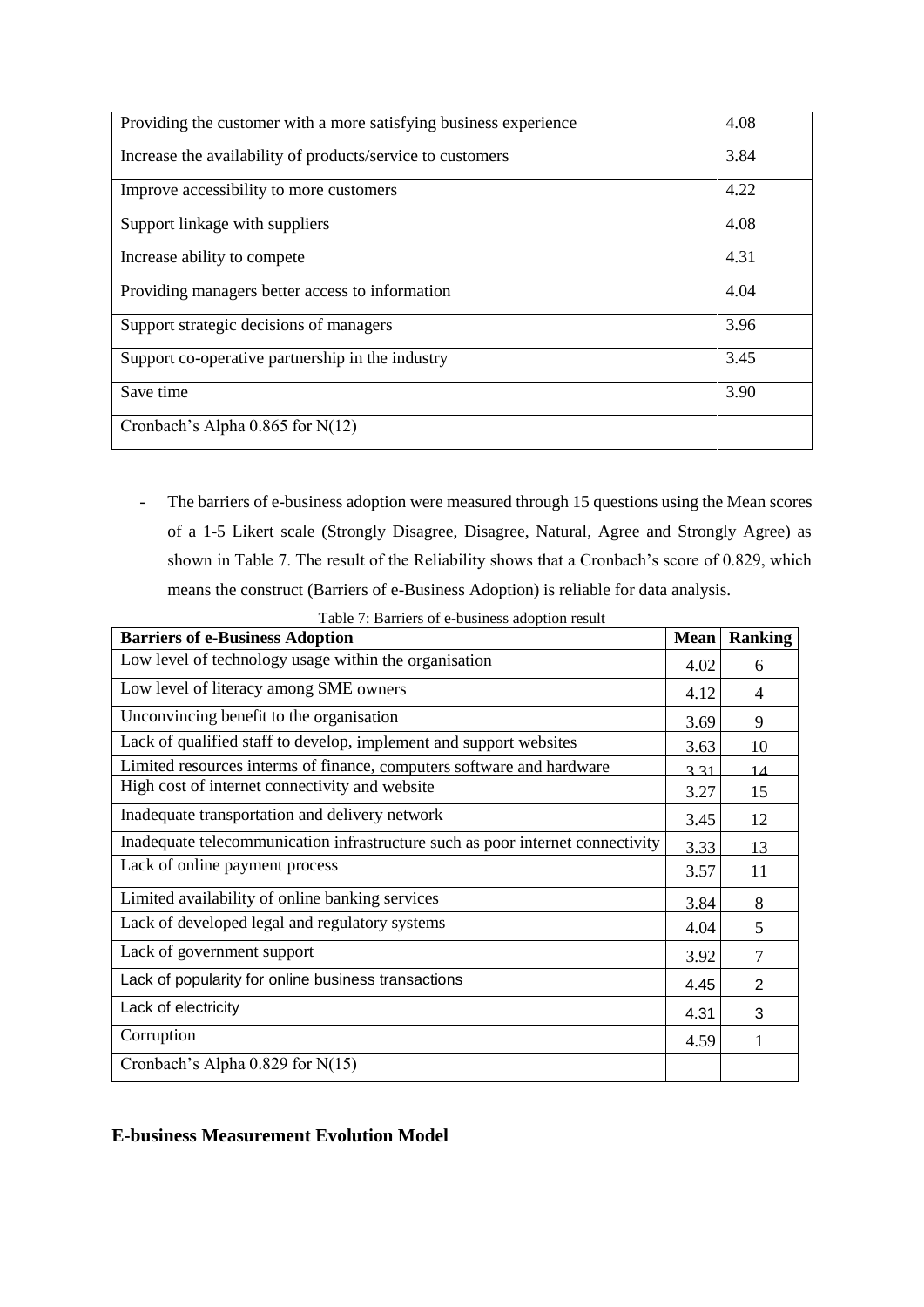The analysis of the questionnaires considers the current state of e-business adoption in Yemen SMEs via the e-business measurement evolution model as explained in figure 1, only 20 per cent of the SMEs are on the "not started" stage while 80 per cent at the "email stage" and they use the emails for communicating with their suppliers and customers. However, 68 per cent of the businesses that participated in this study have social media and used advertising for their goods and services. An interesting score was that most of the SMEs have their own website and only 33 per cent of them use e-commerce for purposes such as to receive orders and process them manually and receive the payment either by bank transfer or cash. Alternatively, none of the respondents have any experience of using mobile apps, cloud computing, e-business and transformed organisation.



Figure 1: E-business Measurement Evolution Model (source: current study)

The results showed that 68% of SMEs adopted the second stage (Social media) which is less than third stage (website). Therefore, social media should be in the third stage and website should be in the second stage to confirm that E-business Measurement Evolution Model adequately captures a linear evolution from stage 1 to stage 8.

## *Test of Hypotheses*

**Hypothesis 1:** There is significant relationship between size of SMEs and the level of e-business adoption.

| Table 6. Relationship between size of Siviles and the level of e-busiliess adoption |    |             |                 |          |    |       |
|-------------------------------------------------------------------------------------|----|-------------|-----------------|----------|----|-------|
| Level of e-business adoption                                                        |    | <b>Mean</b> | <b>Std. Dev</b> |          | df |       |
| Number of employee $(1-9)$                                                          | 24 | .3380       | .19239          | $-2.022$ | 00 | 0.046 |
| Number of employee $( \implies 10)$                                                 | 78 | 4174        | 16035           |          |    |       |

Table 8: Relationship between size of SMEs and the level of e-business adoption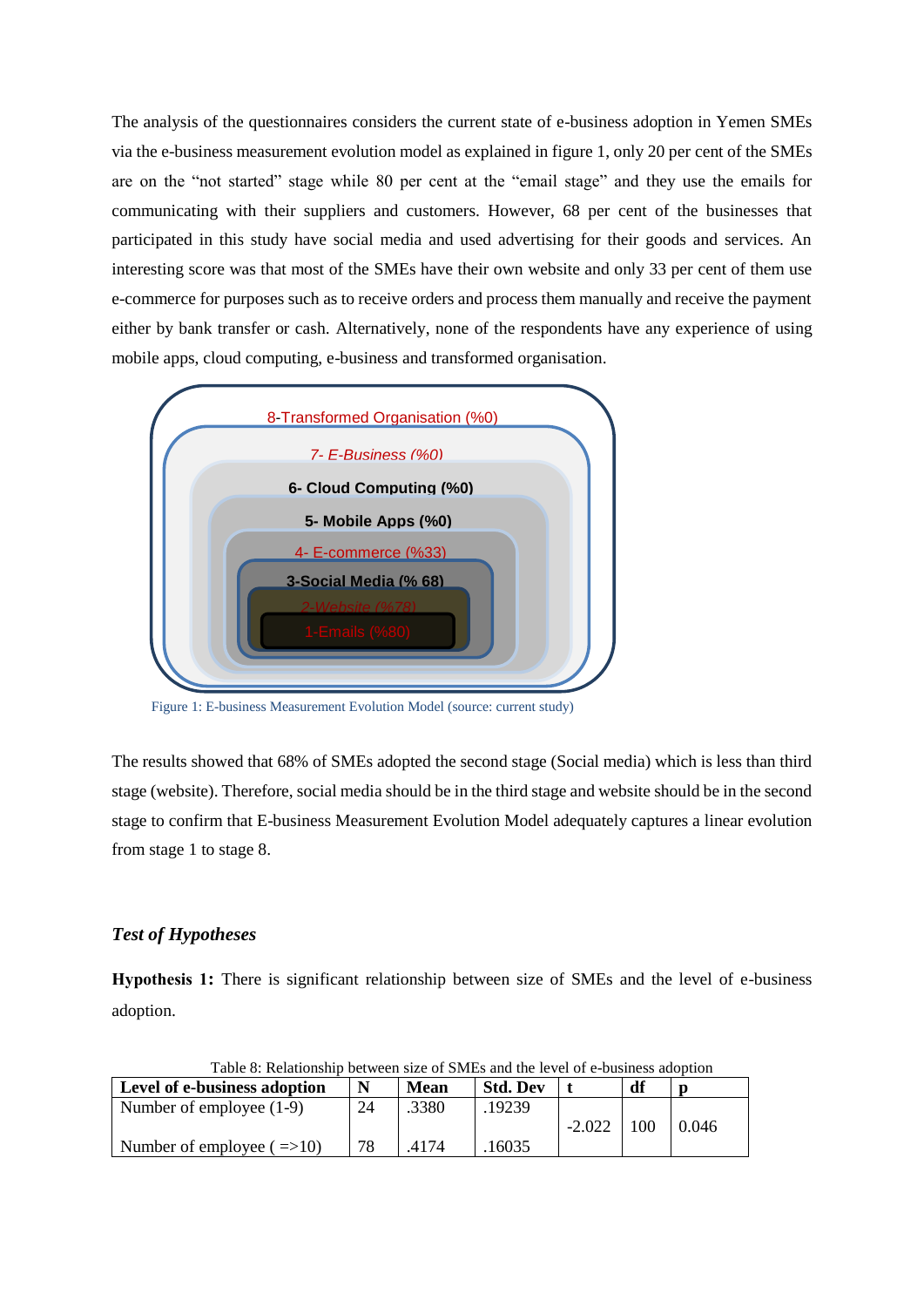Results in Table 8 indicate that there is significant relationship in the level of e-business adoption of the businesses whose size was 1-9 and those with size  $\approx$  10 (t=-2.022, df=100, p $>$ 0.05 level of significance). The hypothesis was accepted.

**Hypothesis 2:** There is significant relationship between age of SMEs and the level of e-business adoption.

| Table 9. Relationship between age of organisation and the level of e-business adoption<br>Level of e-business adoption | N  | <b>Mean</b> | <b>Std. Dev</b> |       | df  |       |
|------------------------------------------------------------------------------------------------------------------------|----|-------------|-----------------|-------|-----|-------|
| Age of organisation $(1-5)$                                                                                            | 52 | .4338       | 13249           |       |     |       |
|                                                                                                                        |    |             |                 | 2.136 | -85 | 0.036 |
| Age of organisation $($ > 5)                                                                                           | 50 | 3622        | 19801           |       |     |       |

Table 9: Relationship between age of organisation and the level of e-business adoption

Results in Table 9 indicate that there is significant relationship in the level of e-business adoption of the businesses that were 1-5 years old and those  $>5$  years old (t=2.136, df =85, p $>0.05$ level of significance). The hypothesis was accepted.

Table 10: Regression analysis indicating the joint effect of owner knowledge, barriers and benefits factors on the level of e-business adoption

| <b>Model</b> | <b>Sum of Squares</b> | df     | <b>Mean Square</b> |        | Sig.              |
|--------------|-----------------------|--------|--------------------|--------|-------------------|
| Regression   | 1.248                 | ว<br>ບ | .416               | 24.007 | .000 <sup>b</sup> |
| Residual     | .699                  | 98     | 0.17               |        |                   |
| Total        | 2.947                 | 101    |                    |        |                   |
| P(A, A)      | $0.452 \pm 1$         | 0.127  |                    |        |                   |

 $R = 0.672$ ; R square= 0.452; Adjusted R square= 0.435

Table 10 indicated that the linear regression established that the combination effect of benefit, barriers and the owner knowledge factors on e-business adoption was not significant  $F(3, 98) = 24.007$ ; R= .651; R square= .424; Adjusted R square= .406, p >0.05).

**Hypothesis 3, 4:** There is significant relationship between barriers and benefits factors on the level of

e-business adoption.

Table 11: Regression analysis indicating the relative contributions of owner knowledge, barriers and benefits factors on the level of e-business adoption

| <b>Model</b>    | ractors on the level of e-business adoption<br><b>Unstandardized</b><br>Coefficients |                   | <b>Standardized</b><br><b>Coefficients</b> |          | Sig. |
|-----------------|--------------------------------------------------------------------------------------|-------------------|--------------------------------------------|----------|------|
|                 | в                                                                                    | <b>Std. Error</b> | Beta $(\beta)$                             |          |      |
| (Constant)      | $-.097$                                                                              | .092              |                                            | $-1.053$ | .295 |
| <b>Barriers</b> | $-.009$                                                                              | .019              | $-.036$                                    | $-452$   | .652 |
| <b>Benefits</b> | .030                                                                                 | .020              | .132                                       | 1.525    | .130 |

Table 11 shows the various relative contributions and level of significance of the independent variables. Barriers (β=.-.036, P > 0.05) and Benefits (β=.132, P > 0.05). The results indicate that the barriers and benefits factor was not significant.

| Table 12: Summary of Hypotheses |                                                                                                |             |          |  |  |  |
|---------------------------------|------------------------------------------------------------------------------------------------|-------------|----------|--|--|--|
| <b>Hypotheses</b>               | Variables                                                                                      | <b>Test</b> | Sig.     |  |  |  |
| Hypothesis 1                    | There is significant relationship between age of SMEs<br>and the level of e-business adoption. |             | Accepted |  |  |  |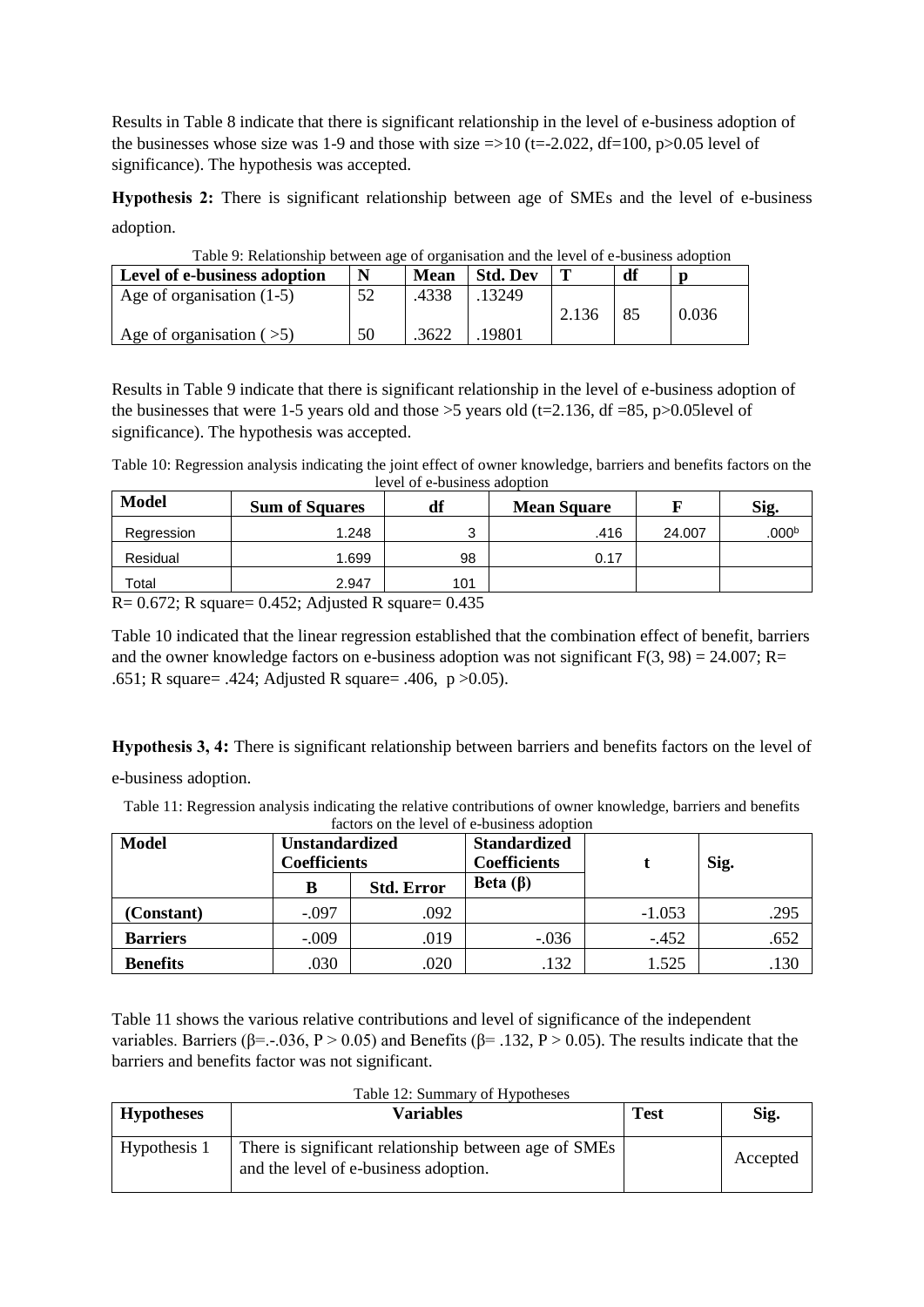|              |                                                                                                    | T-test     |          |
|--------------|----------------------------------------------------------------------------------------------------|------------|----------|
| Hypothesis 2 | There is significant relationship between size of SMEs<br>and the level of e-business adoption.    | T-test     | Accepted |
| Hypothesis 3 | There is significant relationship between benefits<br>factors on the level of e-business adoption. | Regression | Rejected |
| Hypothesis 4 | There is significant relationship between barriers on the<br>level of e-business adoption.         | Regression | Rejected |

The findings presented above are now considered in the discussion section.

## *Discussion*

The conducted study of the interviews concludes that most of the SMEs have a basic ICT infrastructure such as computer networked internet connections. This can be attributed to the fact that most of the SMEs' owners, managers and decision makers, describe their understanding of e-business as an important technology for SMEs to grow. Also, they mentioned that e-business is the main aspect for selling and buying over the internet as well as product advertisement.

The findings stated that internet connections, emails and websites were the main technologies adopted by the SMEs as those technologies were used for electronic advertising and providing firm information. For instance, emails were used for communicating with suppliers and customers, and websites were used for some kind of e-commerce purpose such as to receive orders and process them manually and receive the payments either by bank transfer or cash. Referring to the e-business measurement evolution model SMEs are still at early stages of e-business adoption and these stages are the important basis of the adoption of e-business and it shows SMEs are able to move toward the stages to adopt e-business. These results agree with the findings of Mendo and Fitzgerald (2005) that early stages of electronic business adoption are usually considered by connecting to the internet then the use of relative technologies such as email and websites.

A high percentage of SMEs used social media for electronic advertising, selling products and providing firm's information, another major service being websites that were adopted with a small use of ecommerce. Only 33% of surveyed SMEs enabled customers to purchase through either the company's social media or website. The result confirms the Almotamar (2014) report that the Yemen e-commerce sector is witnessing rapid growth and has exceeded expectations, and has become a new way of shopping compared with previous years. In the last year, the first electronic store website was established called Warzan and became arguably the best e-commerce site in the scope of e-commerce in Yemen. Although there are many individuals using Facebook pages to promote their products, those pages do not have sufficient confidence due to not being considered an entity and not officially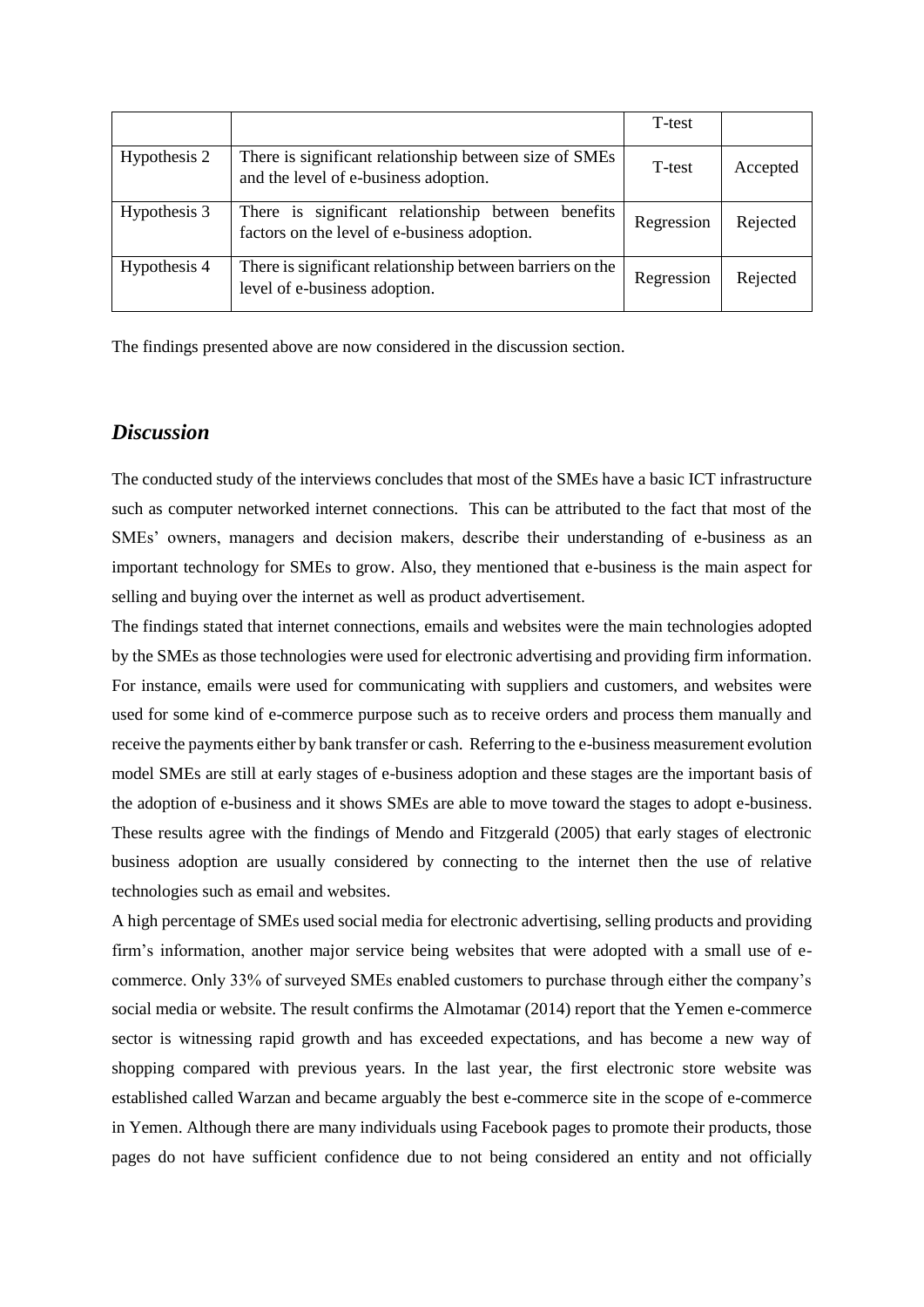registered compared to the Warzan company which is a registered company and has earned the confidence of consumer rights.

Organisation size has been considered as one of the drivers that promote the adoption of e-business. The findings of this study showed that most of the firms were medium enterprises with 10-49 employees. The findings showed that there is significant relationship between the size of the company and adoption which agreed with the result of Olatokun and Kebonye (2010) which showed that the large firm promotes internet technology adoption. Moreover the result agreed with Ghobakhloo et al. (2012), who revealed that small enterprises have less tolerance in accepting cost and risk associated with adopting new technologies.

The e-business adoption benefit and barriers was measured by a regression test which showed that there are not significant relationships with the adoption of e-business. However, the result showed that there are benefits of adopting e-business by SMEs such as to reduce the cost of operations, improve customers services and save time which confirms previous studies (OECD, 2004, Sharma and Sheth, 2010, Tan et al., 2009), adopting ICT and its application expect to offer the organisations more efficient resource management as well as to make the firm's communication faster. Contrastingly, e-business and the internet can provide SMEs with considerable benefits such as reducing transaction costs, and increasing the speed and reliability of the transaction.

# *Conclusions*

E-business has provided many benefits to developing countries. It has reduced the cost of all sales transactions and increased international trade which may result in economic development. The Yemen e-commerce sector is witnessing rapid growth with exceeded expectations, and has become a new way of shopping compared with previous years. This paper's main aim was to measure e-business adoption activities in Yemeni SMEs.

This paper employed a mixed method case approach. Further, the paper integrated different methods in order to facilitate a deep understanding of the adoption level of e-business in SMEs. Firstly, semistructured interviews were conducted with SMEs' managers. Secondly, a survey questionnaire was used to generalise and verify the findings from stage 1 to the SMEs' population.

The findings of this study have identified the current state of e-business adoption in Yemen SMEs via the e-business measurement evolution model, 20 per cent of the SMEs are on the "not started" stage while 80 percent at the "email stage" and they use email for communicating with their suppliers and customers. However, 68 percent of the businesses that participated in this study have social media and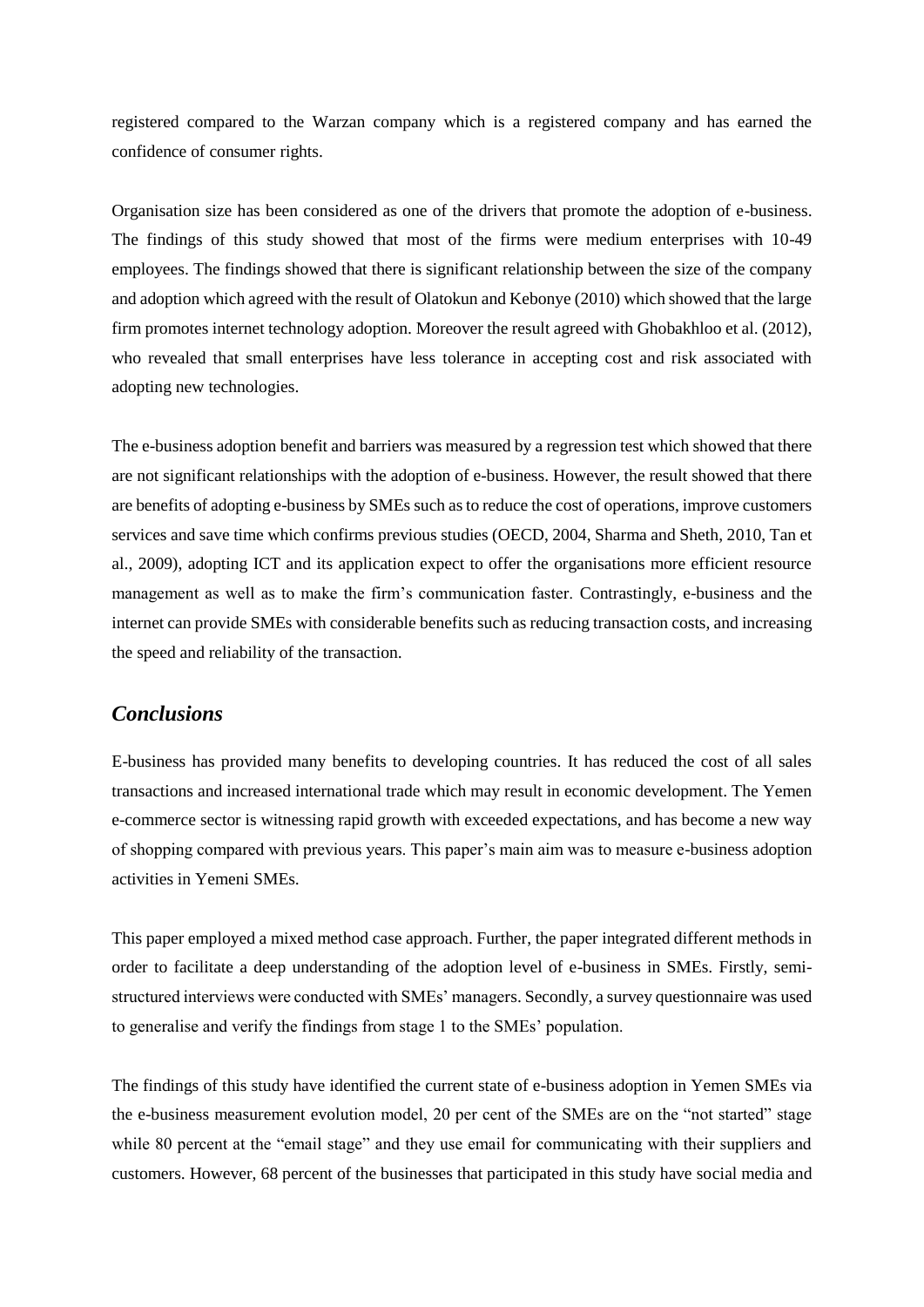used this for advertising their goods and services. A key finding was that most of the SMEs have their own website and only 33 per cent use e-commerce for purposes such as to receive orders and processed them manually and receive payment either by bank transfer or cash. By contrast, none of the respondents have any use or experience of mobile apps, cloud computing, e-business and transformed organisation.

The main challenges that deter SMEs with the adoption of e-business is company size, lack of government support, lack ICT infrastructure, the high cost of the internet and the lack of electricity. The findings of the this study confirm the barriers above and also present more barriers such as low level of technology usage within the organisation, lack of qualified staff to develop and implement and support websites, unconvincing benefit to the organisation, limited resources in terms of finance, computer software and hardware. The benefits that SMEs can gain from adopting e-business are reduced operation cost, and an increase in customer's confidence. This study found that there is significant relationship between the SMEs' size and the adoption level. Furthermore, there was significant relationship between the SMEs' age and the adoption level, while there was no significant relationship between the benefits and barriers on the adoption level.

In terms of empirical contribution, the study could be considered to be a unique study in the field of ebusiness adoption in Yemeni SMEs. The literature review explained that empirical studies into ebusiness adoption in SMEs remains rare in the developing countries. This is especially so in Middle East countries. In addition, most previous studies focused on a broad and generic view of e-business adoption in SMEs' (Aladwani, 2003, Ali Hussein Saleh et al., 2010, Al-Marti, 2008, Almotamar, 2014). This study conducted in a cross-country context; considered SMEs' adoption of e-business from the perspective of the level of adoption. Therefore, it made an original theoretical contribution towards the current body of knowledge on the adoption of e-business through developing a specific e-business Measurement Evolution stages model based on the contribution of existing literature and the e-adoption ladder model. The e-business measurement evolution model along with barriers and benefits was measured on Yemeni SMEs using a mixed methods approach.

Based on the findings, the research offers the following recommendation: the owners and decision makers need to understand the benefits that their company can gain from adopting e-business as well as the growth of their business. Owners must be aware of the technology and they have to keep up-todate with the evolution of technology. Decision makers should employ ICT experts to help the company identify the need for development to move the company toward the adoption of e-business. For instance, the e-business environment and infrastructure must be continuously improved to facilitate e-business applications in SMEs including high speed internet, a full functionality website, secure order processing and payment systems. SME employees need to be trained to use such technology.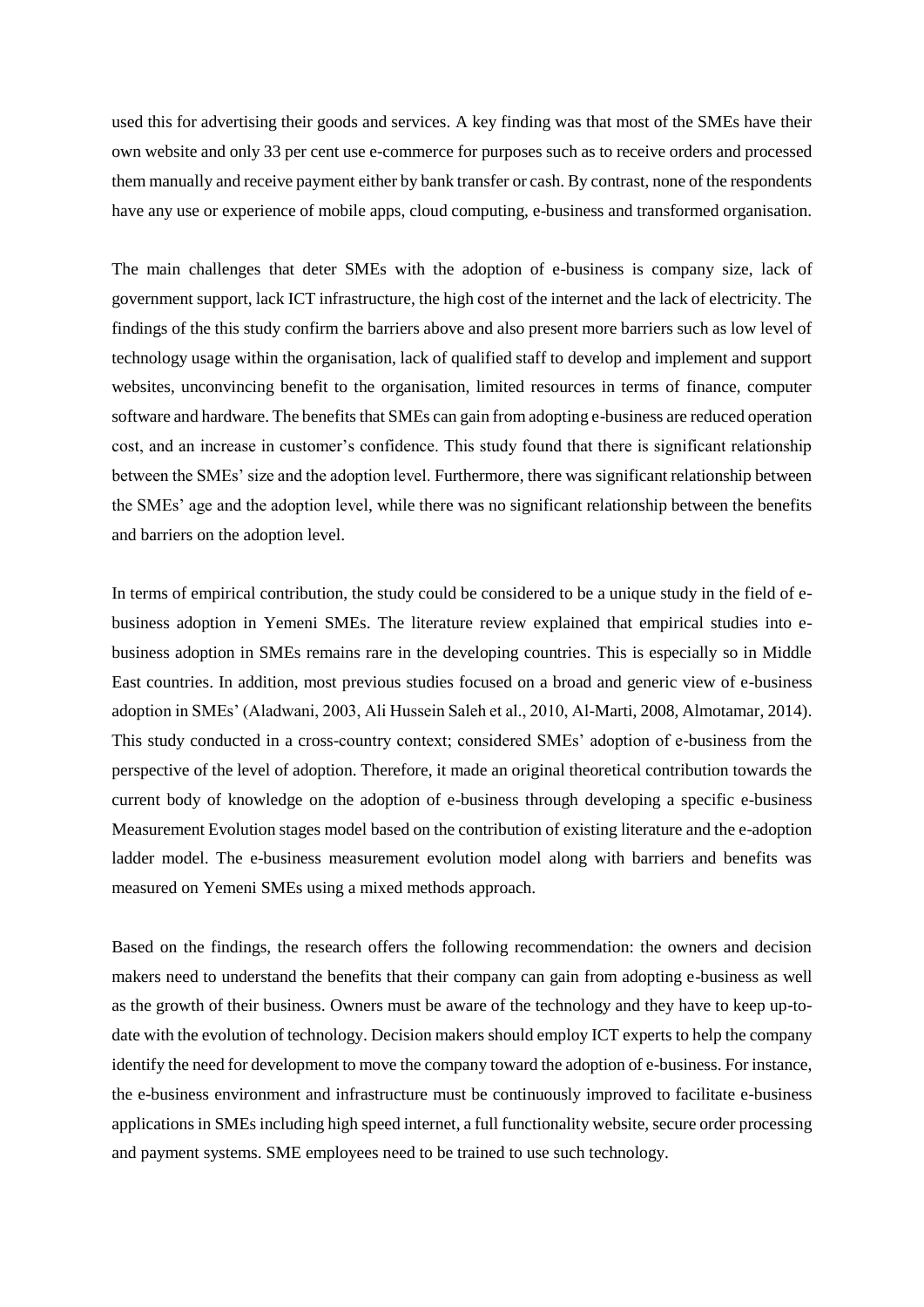Further research will investigate the relationship between e-business strategy and the level of ebusiness, as well as to increase the study sample. This will enable identification of the unique requirements and problems related to SMEs in adopting e-business and should be undertaken with a longitudinal study.

It should be noted that this research has inferential and contextual limitations. The sample of this study was small due to the distance between the researchers' location and the sample of the study. Therefore, the study sample will need to be increased in further research and undertaken in times of relative stability.

## *References*

Al-Madhagy, T.h.G. (2013) *ICT Policy in Yemen*. https://www.academia.edu/5029849/ICT\_Policy\_in\_Yemen (Accessed: 27th January 2014).

Al-Marti, A. (2008) *E-Commerce in Yemen to the Challenges and the Evolution of the Internet*. http://www.marebpress.net/news\_details.php?sid=10488 (Accessed: 22nd June 2013).

Al-Qirim, N. (2007) 'The adoption of eCommerce communications and applications technologies in small businesses in New Zealand', *Electronic Commerce Research and Applications,* 6(4), pp. 462- 473.

Al-Somali, S. A., R. Gholami, et al. (2015). "A stage-oriented model (SOM) for e-commerce adoption: a study of Saudi Arabian organisations." Journal of Manufacturing Technology Management 26(1): 2-35.

Almotamar. (2014) *Repaid Growth in e-commerce in Yemen*. <http://www.almotamar.net/news/115930.htm> (Accessed: 3 April 2014).

Andam, Z.R., Programme, U.A.P.D.I. and Force, e.-A.T. (2003) *E-commerce and E-business.* e-ASEAN Task Force UNDP-APDIP. (Retrieved October 22, 2010). www.apdip.net/publications/iespprimer).

Bell, J. and Waters, S. (2014) *Doing Your Research Project: A Guide for First-Time Researchers.* McGraw-Hill Education.

Berthon, P., Pitt, L., Berthon, J.-P., Campbell, C. and Thwaites, D. (2008) 'e-Relationships for e-Readiness: Culture and corruption in international e-B2B', *Industrial Marketing Management,* 37(1), pp. 83-91.

Beynon‐Davies, P. (2010) 'eBusiness as a driver for regional development', *Journal of Systems and Information Technology,* 12(1), pp. 17-36.

Bolongkikit, J., Obit, J.H., Asing, J.G. and Tanakinjal, G.H. (2006) 'An Exploratory Research of the Usage Level of E-Commerce among SMEs in the West Coast of Sabah, Malaysia', *Journal of Internet Banking and Commerce,* 11(2).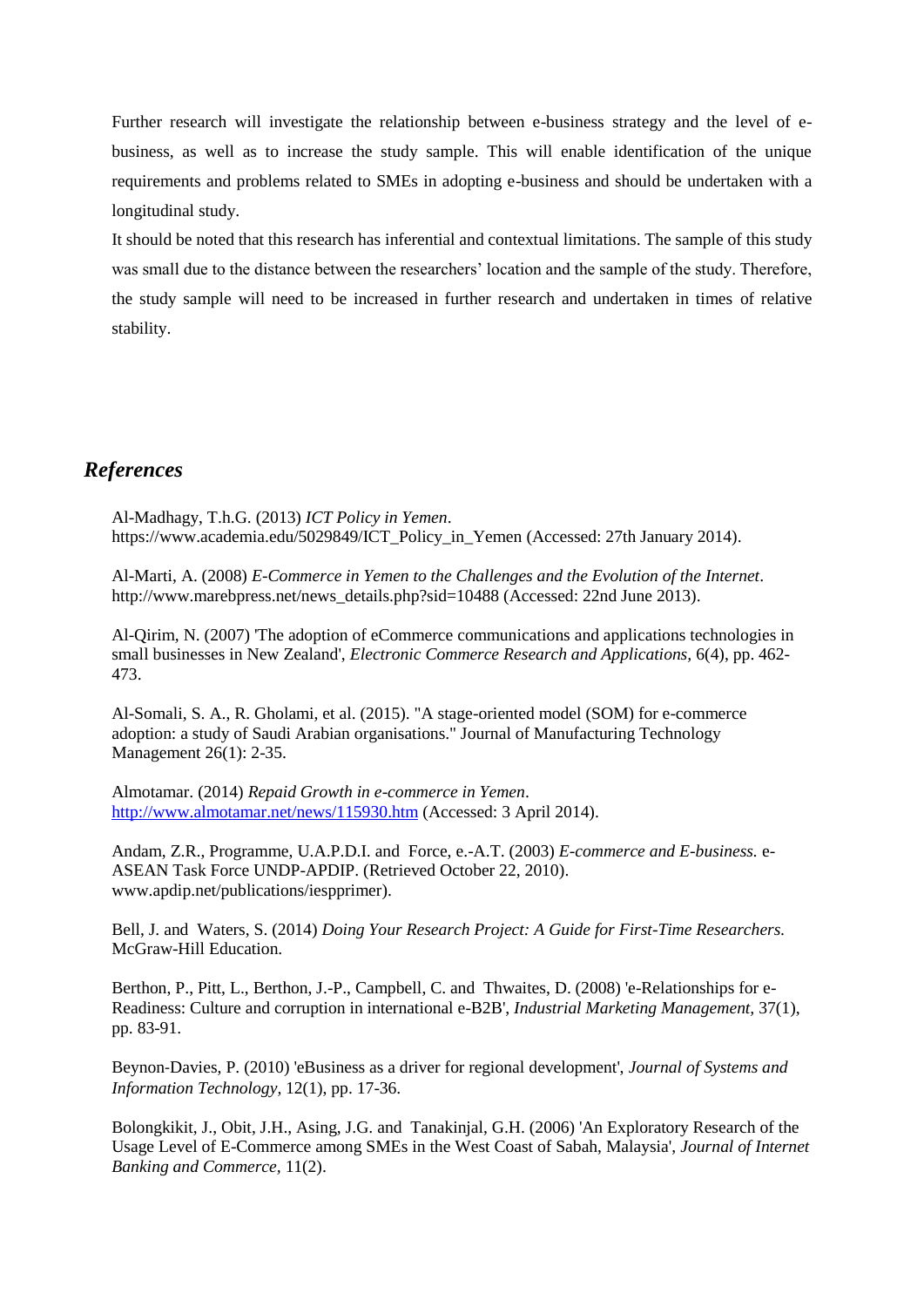BuddeComm, (2012) Yemen - Telecoms, Mobile, Broadband and Forecasts. <http://www.budde.com.au/Research/Yemen-Telecoms-Mobile-Broadband-and-Forecasts.html> (Accessed: 4 October 2013).

Chaffey, D. (2011) *E-business & E-commerce Management: Strategy, Implementation and Practice.* Pearson/Financial Times Prentice Hall.

Chambers, T.A. and Parker, C.M. (2000) *Factors motivating and inhibiting the use of Web Commerce by rural small businesses.* Deakin University School of Management Information Systems.

Cloete, E., Courtney, S. and Fintz, J. (2002) 'Small Businesses' Acceptance and Adoption of e-Commerce in the Western Cape Province of South Africa', *The Electronic Journal of Information Systems in Developing Countries,* 10.

Creswell, J.W. (2013) *Research Design: Qualitative, Quantitative, and Mixed Methods Approaches.* SAGE Publications.

Dali, N.R.S.B.M., Harun, M.Z.M.B., Khalid, F.B.M. and Hamid, H.B.A. (2003) ''Islamic Business and E-commerce Challenges and Opportunities', *Uniten Score Conference, Mossaic Communications*, [http://www.nuradli.com/no33.pdf.](http://www.nuradli.com/no33.pdf)

EC 2005. The new SME Definition, user guide and model declaration *Enterprises and Industry publication* European Commission.

Fillis, I., Johannson, U. and Wagner, B. (2004) 'Factors impacting on e-business adoption and development in the smaller firm', *International Journal of Entrepreneurial Behaviour & Research,* 10(3), pp. 178-191.

Fitzgerald, G. and Alonso Mendo, F. (2005) 'Theoretical approaches to study SMEs ebusiness progression', CIT. *Journal of Computing and information technology*, 13(2), pp. 123-136.

Ghobakhloo, M., Hong, T.S., Sabouri, M.S. and Zulkifli, N. (2012) 'Strategies for Successful Information Technology Adoption in Small and Medium-sized Enterprises', *Information,* 3(1), pp. 36- 67.

Hair, J., Ringle, C. and Sarstedt, M. (2011) 'PLS-SEM: Indeed a Silver Bullet', *The Journal of Marketing Theory and Practice,* 19(2), pp. 139-152.

Hamed, A., Ball, D., Berger, H. and Cleary, P. (2008) 'The Three-Quarter Moon: A New Model for E-Commerce Adoption', *Communications of the IBIMA*.

Hoque, F. (2000) *E-Enterprise: Business Models, Architecture, and Components.* Cambridge University Press.

Jankowicz, A.D. (2005) *Business Research Projects.* Thomson Learning.

Kaynak, E., Tatoglu, E. and Kula, V. (2005) 'An analysis of the factors affecting the adoption of electronic commerce by SMEs: Evidence from an emerging market', *International Marketing Review,* 22(6), pp. 623-640.

Kothari, C.R. (2011) *Research Methodology: Methods and Techniques.* New Age International Limited.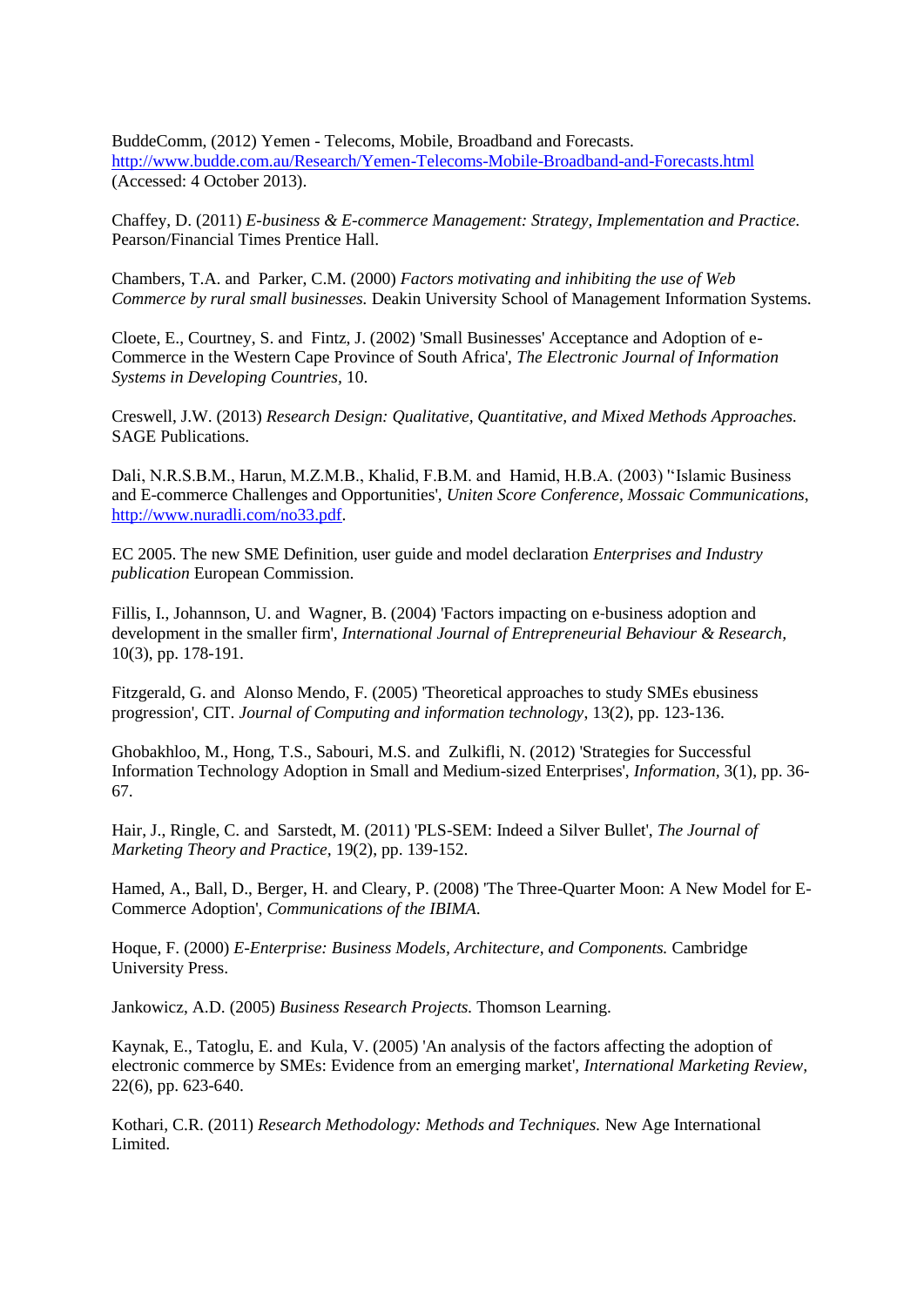Kumar, M.P. and Kumar, T.S. (2004) 'E-business: Pros and cons in Customer Relationship Management'.

Levy, M. and Powell, P. (2003) 'Exploring SME Internet Adoption: Towards a Contingent Model', *Electronic Markets,* 13(2), pp. 173-181.

Li, P. and Xie, W. (2012) 'A strategic framework for determining e‐commerce adoption', *Journal of Technology Management in China,* 7(1), pp. 22-35.

Maad, D. C., & Liedholm, C. (2008). The dynamics of micro and small enterprises in developing countries. *Journal of Finance*, 26 (1): 61-74.

MacGregor, R.C. and Vrazalic, L. (2005) 'A basic model of electronic commerce adoption barriers', *Journal of Small Business and Enterprise Development,* 12(4), pp. 510-527.

Martin, L.M. and Matlay, H. (2001) '"Blanket" approaches to promoting ICT in small firms: some lessons from the DTI ladder adoption model in the UK', *Internet Research,* 11(5), pp. 399-410.

Mehrtens, J., Cragg, P.B. and Mills, A.M. (2001) 'A model of Internet adoption by SMEs', *Information & Management,* 39(3), pp. 165-176.

Mell, P. and Grance, T. (2009) 'The NIST definition of cloud computing', *National Institute of Standards and Technology,* 53(6), p. 50.

Middleton, C. (2011) 'Understanding the costs and benefits associated with advanced e-business solutions in Canadian small and medium-‐sized enterprises'.

Mpofu, K.C., Milne, D. and Watkins-Mathys, L. (2013) 'ICT adoption and development of e-business among SMEs in South Africa'.

Murphy, L. and Symonds, W. 2004 Measuring the e-Business Receptiveness of SMEs in Rural Mid Wales. ISBA Conference, University of Teeside.

Nathan, R.J. (2009) 'Electronic Commerce Adoption in the Arab Countries-An Empirical Study', *Int. Arab J. e-Technol.,* 1(1), pp. 29-37.

Nations, U. (2007) *National Profile of the Information Society in Yemen*. (Accessed: 23 November 2013).

Noda, T. and Collis, D. (2001) 'The Evolution of Intra industry Firm Heterogeneity: Insights From a Process Study', *Academy of Management Journal,* 44(4), pp. 897-925.

Ntoko, A. (2009) *e-Business: A Technology Strategy for Developing Countries*. (Accessed: 22nd June 2011).

Odedra-Straub, M.O.-S.M. (2003) 'E-commerce and development: Whose development?', *The Electronic Journal of Information Systems in Developing Countries,* 11.

OECD (2012) *Internet Economy Outlook.* OECD Publishing.

Pahladsingh, S. 2006. Barriers to Effective e-Business 2006 ed.: eMarket Services.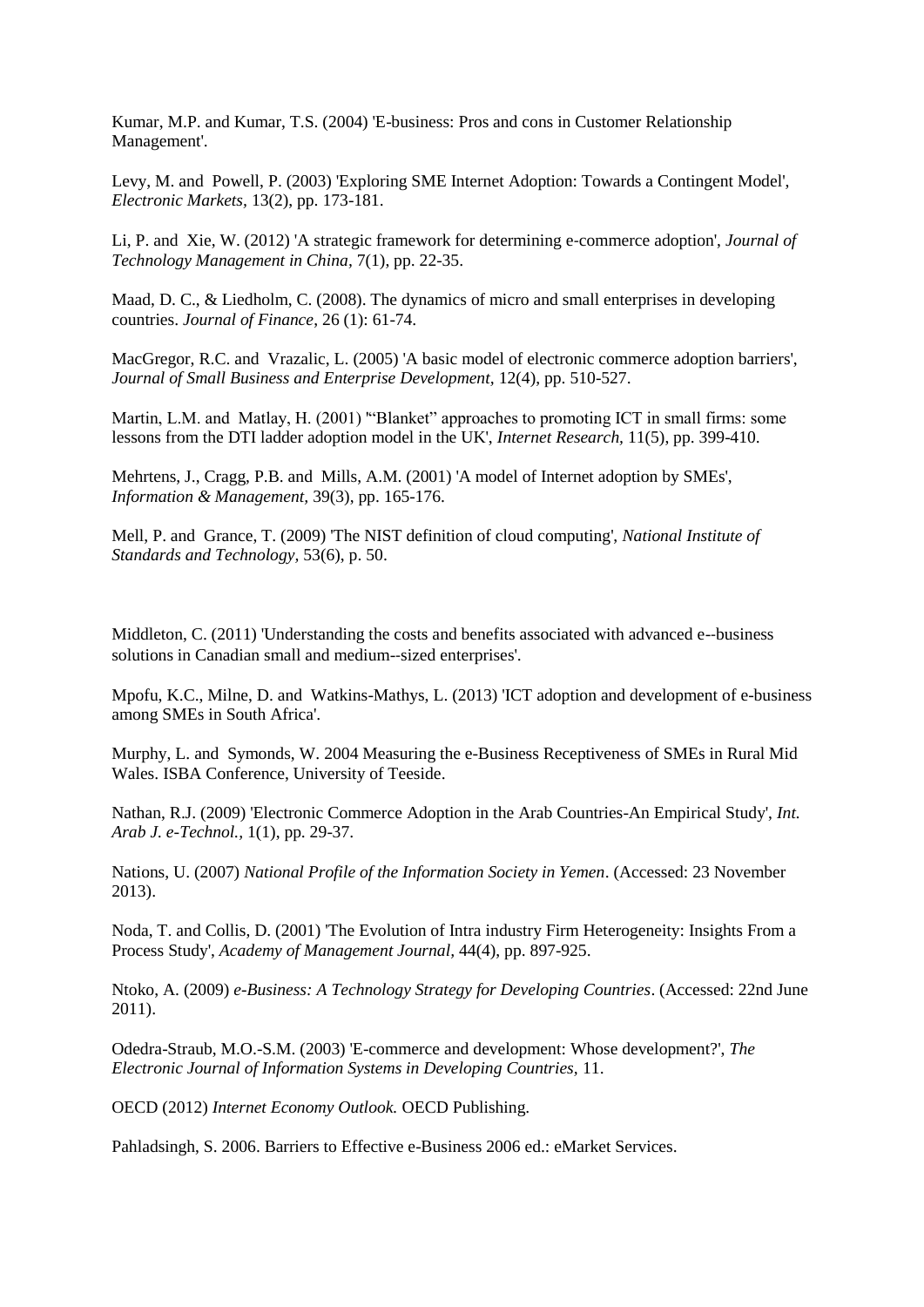Parazoglou, M.P. (2006) *E-BUSINESS ORGANISATIONAL & TECHNICAL FOUNDATIONS.* Wiley India Pvt. Limited.

Parida, V., Johansson, J., Ylinenpää, H. and Baunerhjelm, P. *Barriers to information and communication technology adoption in small firms.* Working paper, Swedish Entrepreneurship Forum.

PayPal 2013. E-Commerce in the Middle East. *PayPal Insights.* PayPal.

Särndal, C.E., Swensson, B. and Wretman, J. (2003) *Model Assisted Survey Sampling.* Springer New York.

Sharma, A. and Sheth, J.N. (2010) 'A Framework of Technology Mediation in Consumer Selling: Implications for Firms and Sales Management', *Journal of Personal Selling & Sales Management*, 30(2), pp. 121-129.

Simpson, M. and Docherty, A.J. (2004) 'E‐commerce adoption support and advice for UK SMEs', *Journal of Small Business and Enterprise Development,* 11(3), pp. 315-328.

Tan, K.S., Chong, S.C., Lin, B. and Eze, U.C. (2009) 'Internet‐based ICT adoption: evidence from Malaysian SMEs', *Industrial Management & Data Systems*, 109(2), pp. 224-244.

Straub, D., Boudreau, M.-C. and Gefen, D. (2004) 'Validation guidelines for IS positivist research', *The Communications of the Association for Information Systems,* 13(1), p. 63.

Tan et al 2009

Teo, T.S.H. and Pian, Y. (2004) 'A model for Web adoption', *Information & Management,* 41(4), pp. 457-468.

Thomas, B.C., Miller, C., Packham, G. and Simmons, G. (2009) 'The Role of Web Sites and E-Commerce in the Development of Global Start-Ups', in Lee, I. (ed.) *Electronic Business: Concepts, Methodologies, Tools, and Applications.* Hershey, PA, USA: IGI Global, pp. 1002-1022.

Thomas, B.C. and Simmons, G. (eds.) (2010) *E-Commerce Adoption and Small Business in the Global Marketplace: Tools for Optimization.* end. Hershey, PA, USA: IGI Global.

Thomas, B.C., Williams, R., Thompson, P. and Packham, G. (2013) 'Use of the Internet and SME Characteristics to Expand Scale and Geographic Scope of Sales: The Case of the United Kingdom', *International Journal of Technology Diffusion ,* 4(3), pp. 1-37.

Turban, E. (2010) *Electronic Commerce 2010: A Managerial Perspective.* Pearson Education.

Vosloo, G. J. (2003) *A conceptual framework of critical success factors for organisations to consider as they move towards full-scale B2B e-commerce.* Unpublished thesis. Stellenbosch: Stellenbosch University.

WOT 2013. E-Commerce in Developing Countries: Opportunities and Challenges for Small and Medium-Sized Enterprises. World Trade Organisation.

Yin, R. K. (2013) *Case Study Research: Design and Methods.* SAGE Publications.

YMIT (2014) General report of the result of the comprehensive industrial survey 2010. Yemen Ministry of trade and industry.